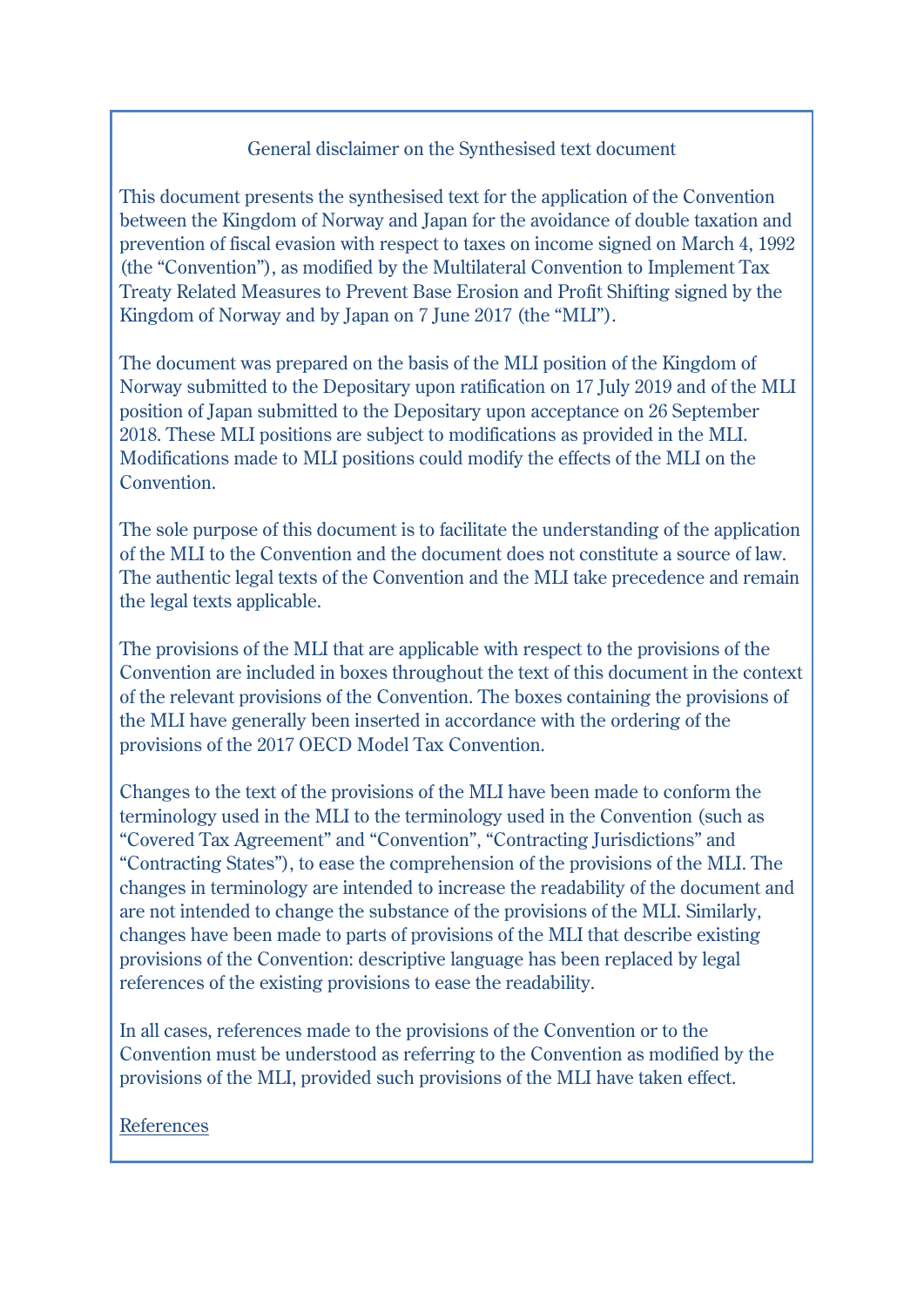The authentic legal texts of the MLI and the Convention can be found on: [https://www.regjeringen.no/no/tema/okonomi-og-budsjett/skatter-og](https://www.regjeringen.no/no/tema/okonomi-og-budsjett/skatter-og-avgifter/skatteavtaler-mellom-norge-og-andre-stat/id417330/)[avgifter/skatteavtaler-mellom-norge-og-andre-stat/id417330/.](https://www.regjeringen.no/no/tema/okonomi-og-budsjett/skatter-og-avgifter/skatteavtaler-mellom-norge-og-andre-stat/id417330/)

The MLI position of the Kingdom of Norway submitted to the Depositary upon ratification on 17 July 2019 and the MLI position of Japan submitted to the Depositary upon acceptance on 26 September 2018 can be found on the [MLI Depositary \(OECD\)](http://www.oecd.org/tax/beps/beps-mli-signatories-and-parties.pdf)  [webpage.](http://www.oecd.org/tax/beps/beps-mli-signatories-and-parties.pdf)

## Disclaimer on the entry into effect of the provisions of the MLI

The provisions of the MLI applicable to this Convention do not take effect on the same dates as the original provisions of the Convention. Each of provisions of the MLI could take effect on different dates, depending on the types of taxes involved (taxes withheld at source or other taxes levied) and on the choices made by the Kingdom of Norway and Japan in their MLI positions.

Dates of the deposit of instruments of ratification, acceptance or approval: 17 July 2019 for the Kingdom of Norway and 26 September 2018 for Japan.

Entry into force of the MLI: 1 November 2019 for the Kingdom of Norway and 1 January 2019 for Japan.

In accordance with paragraph 1 of Article 35 of the MLI, the provisions of the MLI shall have effect in each Contracting State with respect to the Convention:

- a) with respect to taxes withheld at source on amounts paid or credited to non-residents, where the event giving rise to such taxes occurs on or after 1 January 2020; and
- b) with respect to all other taxes levied by each Contracting State, for taxes levied with respect to taxable periods beginning on or after 1 May 2020.

Paragraph 4 of Article 35 of the MLI does not apply.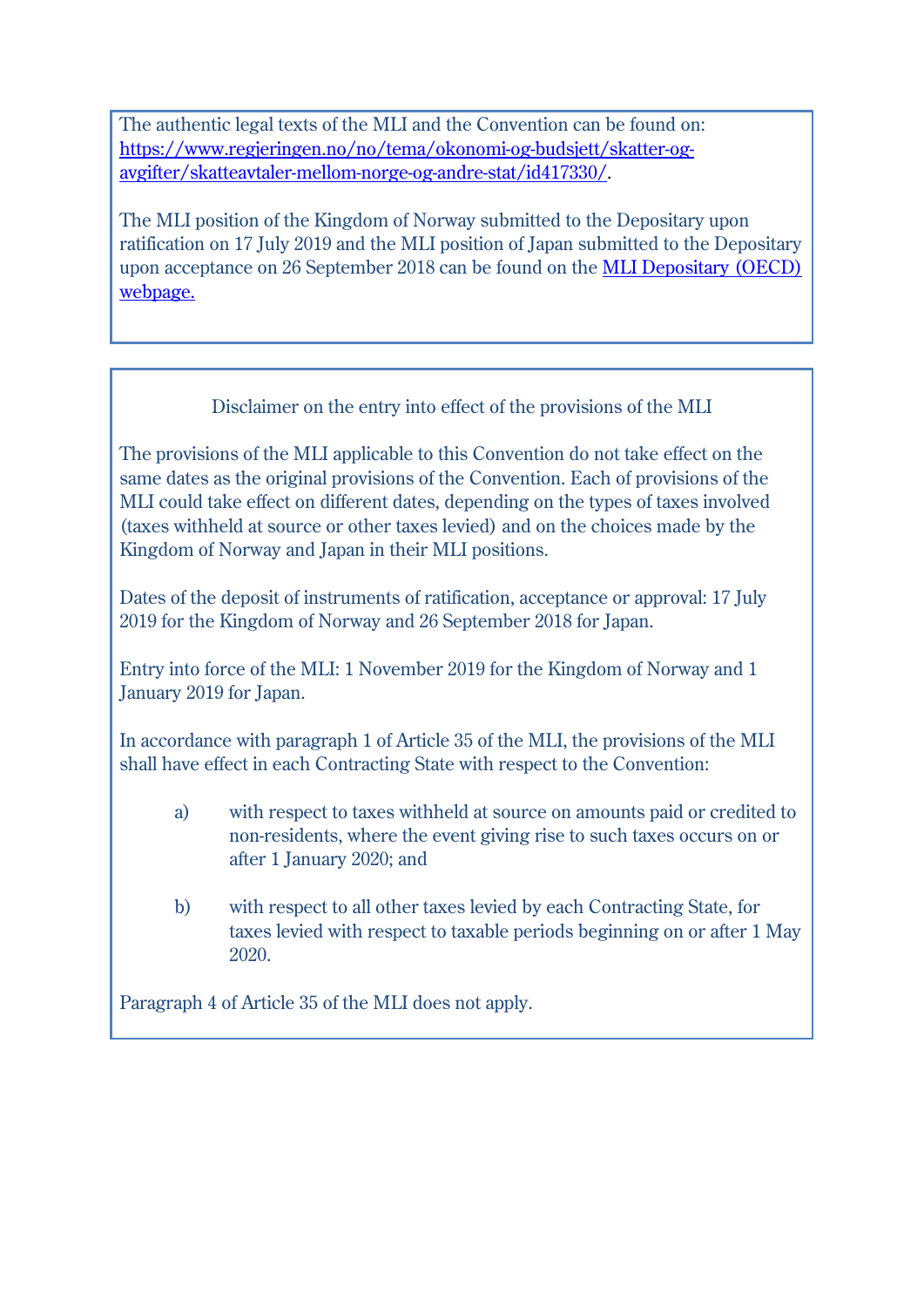#### **Convention between the Kingdom of Norway and Japan for the avoidance of double taxation and the prevention of fiscal evasion with respect to taxes on income**

The Government of the Kingdom of Norway and the Government of Japan,

**[REPLACED by paragraph 1 and paragraph 3 of Article 6 of the MLI]**  [Desiring to conclude a Convention for the avoidance of double taxation and the prevention of fiscal evasion with respect to taxes on income,]

*The following paragraph 1 and paragraph 3 of Article 6 of the MLI replace the text referring to an intent to eliminate double taxation in the preamble of this Convention:*

ARTICLE 6 OF THE MLI – PURPOSE OF A COVERED TAX AGREEMENT

Desiring to further develop their economic relationship and to enhance their cooperation in tax matters,

Intending to eliminate double taxation with respect to the taxes covered by this Convention without creating opportunities for non-taxation or reduced taxation through tax evasion or avoidance (including through treaty-shopping arrangements aimed at obtaining reliefs provided in the Convention for the indirect benefit of residents of third jurisdictions),

Have agreed as follows:

#### **Article 1**

This Convention shall apply to persons who are residents of one or both of the Contracting States.

*The following paragraph 1 and paragraph 3 of Article 3 of the MLI apply and supersede the provisions of this Convention:*

ARTICLE 3 OF THE MLI – TRANSPARENT ENTITIES

For the purposes of the Convention, income derived by or through an entity or arrangement that is treated as wholly or partly fiscally transparent under the tax law of either Contracting State shall be considered to be income of a resident of a Contracting State but only to the extent that the income is treated, for purposes of taxation by that Contracting State, as the income of a resident of that Contracting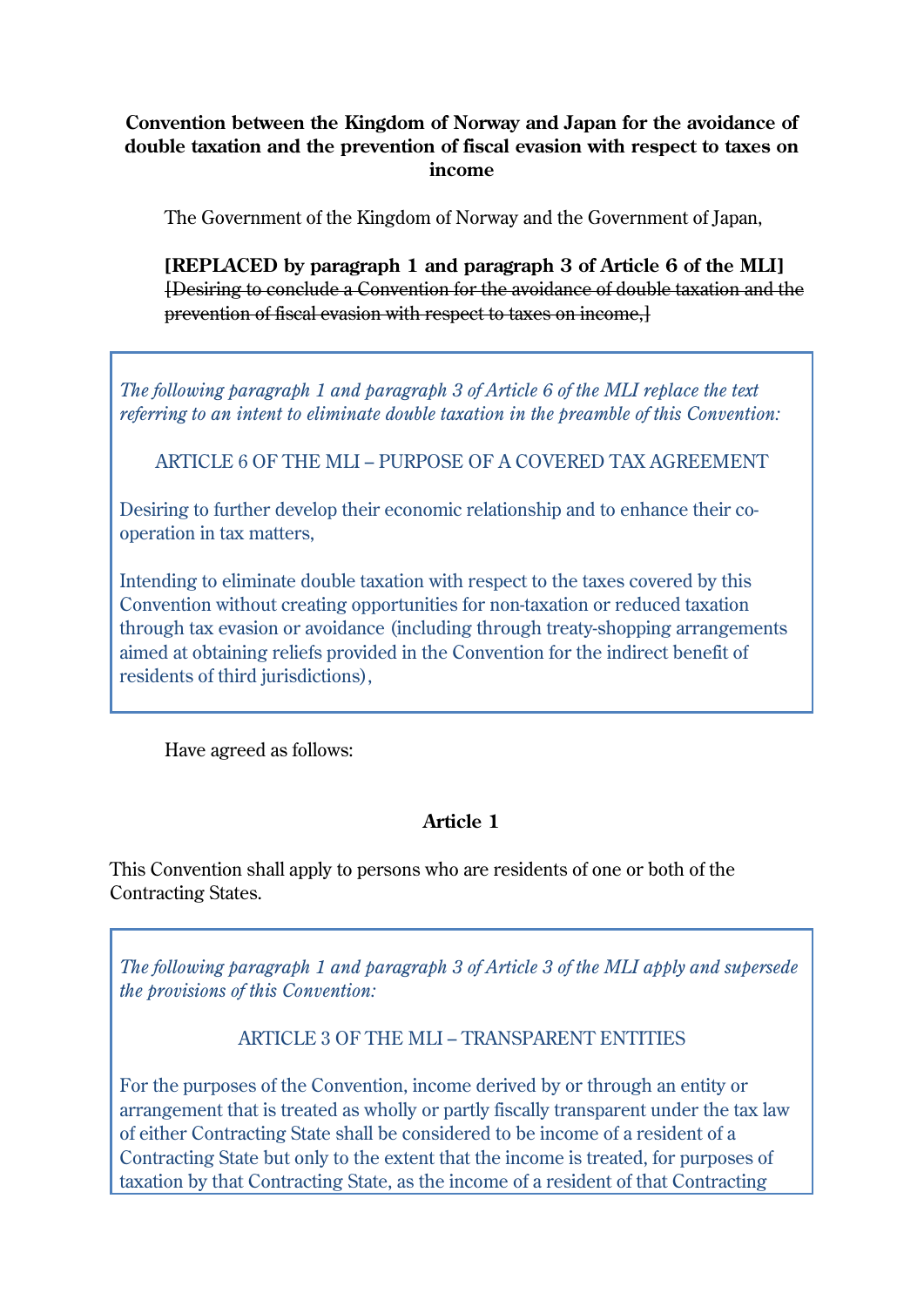State. In no case shall the provisions of this paragraph be construed to affect a Contracting State's right to tax the residents of that Contracting State.

### **Article 2**

- 1. This Convention shall apply to the following taxes:
	- (a) In Japan:
		- (i) the income tax;
		- (ii) the corporation tax; and
		- (iii) the local inhabitant taxes

(hereinafter referred to as "Japanese tax").

- (b) In Norway:
	- (i) the national tax on income;
	- (ii) the county municipal tax on income;
	- (iii) the municipal tax on income;
	- (iv) the national contributions to the Tax Equalisation Fund;
	- (v) the national tax relating to income from the exploration for and the exploitation of submarine petroleum resources and activities and work relating thereto, including pipeline transport of petroleum produced; and
	- (vi) the national dues on remuneration to non-resident artistes

(hereinafter referred to as "Norwegian tax").

2. This Convention shall also apply to any identical or substantially similar taxes, which are imposed after the date of signature of this Convention in addition to, or in place of, those referred to in paragraph 1. The competent authorities of the Contracting States shall notify each other of any substantial changes which have been made in their respective taxation laws within a reasonable period of time after such changes.

#### **Article 3**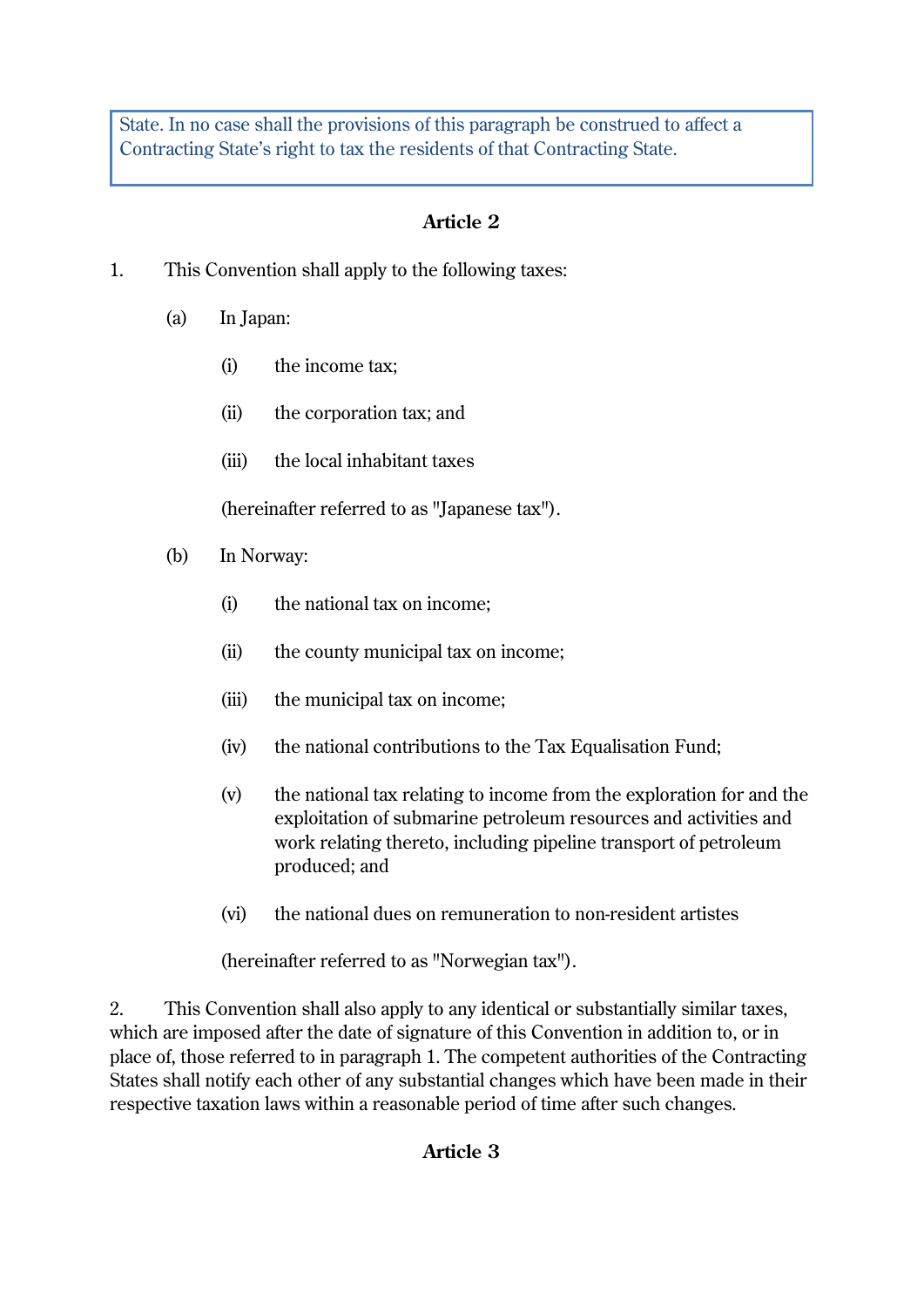- 1. For the purposes of this Convention, unless the context otherwise requires:
	- (a) the term "Japan", when used in a geographical sense, means all the territory of Japan, including its territorial sea, in which the laws relating to Japanese tax are in force, and all the area beyond its territorial sea, including the sea-bed and subsoil thereof, over which Japan has jurisdiction in accordance with international law and in which the laws relating to Japanese tax are in force;
	- (b) the term "Norway" means the Kingdom of Norway, including any area outside the territorial waters of the Kingdom of Norway where the Kingdom of Norway, according to Norwegian legislation and in accordance with international law, may exercise her rights with respect to the sea-bed and subsoil and their natural resources; the term does not comprise Svalbard, Jan Mayen and the Norwegian dependencies outside Europe;
	- (c) the terms "a Contracting State" and "the other Contracting State" mean Norway or Japan, as the context requires;
	- (d) the term "tax" means Norwegian tax or Japanese tax, as the context requires;
	- (e) the term "person" includes an individual, a company and any other body of persons;
	- (f) the term "company" means any body corporate or any entity which is treated as a body corporate for tax purposes;
	- (g) the terms "enterprise of a Contracting State" and "enterprise of the other Contracting State" mean respectively an enterprise carried on by a resident of a Contracting State and an enterprise carried on by a resident of the other Contracting State;
	- (h) the term "nationals" means:
		- (i) in the case of Japan, all individuals possessing the nationality of Japan and all juridical persons created or organized under the laws of Japan and all organizations without juridical personality treated for the purposes of Japanese tax as juridical persons created or organized under the laws of Japan;
		- (ii) in the case of Norway, all individuals possessing the nationality of Norway and all legal persons, partnerships and associations deriving their status as such from the laws in force in Norway;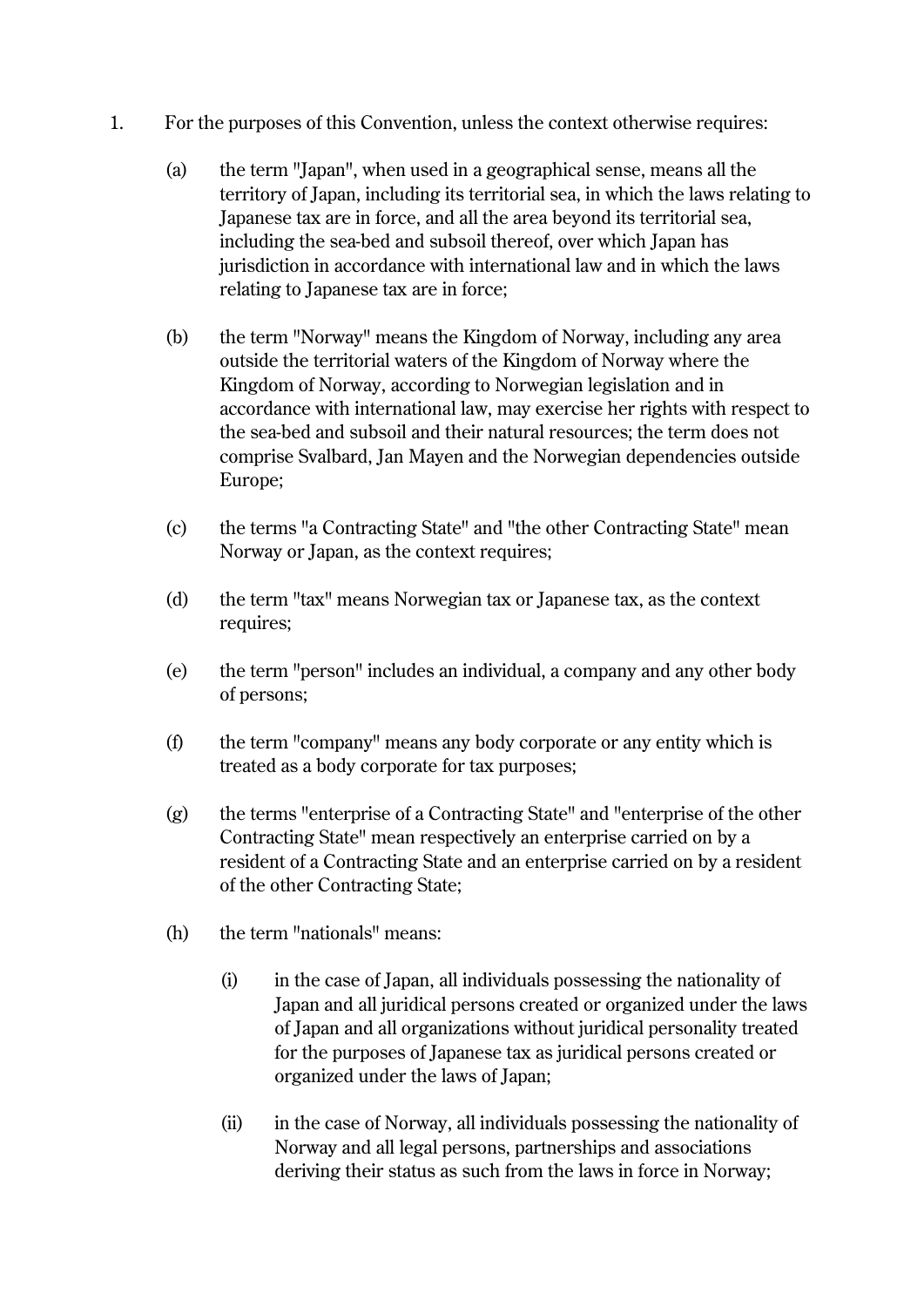- (i) the term "international traffic" means any transport by a ship or aircraft operated by an enterprise of a Contracting State, except when the ship or aircraft is operated solely between places in the other Contracting State; and
- (j) the term "competent authority" means:
	- (i) in the case of Japan, the Minister of Finance or his authorized representative;
	- (ii) in the case of Norway, the Minister of Finance and Customs or his authorized representative.

2. As regards the application of this Convention by a Contracting State, any term not defined therein shall, unless the context otherwise requires, have the meaning which it has under the laws of that Contracting State concerning the taxes to which this Convention applies.

#### **Article 4**

1. For the purposes of this Convention, the term "resident of a Contracting State" means any person who, under the laws of that Contracting State, is liable to tax therein by reason of his domicile, residence, place of head or main office, place of management or any other criterion of a similar nature.

2. Where by reason of the provisions of paragraph 1 an individual is a resident of both Contracting States, then this case shall be determined in accordance with the following rules:

- (a) he shall be deemed to be a resident of the Contracting State with which his personal and economic relations are closest (centre of vital interests);
- (b) if the Contracting State in which he has his centre of vital interests cannot be determined, he shall be deemed to be a resident of the Contracting State in which he has an habitual abode;
- (c) if he has an habitual abode in both Contracting States or in neither of them, he shall be deemed to be a resident of the Contracting State of which he is a national;
- (d) if he is a national of both Contracting States or neither of them, the competent authorities of the Contracting States shall settle the question by mutual agreement.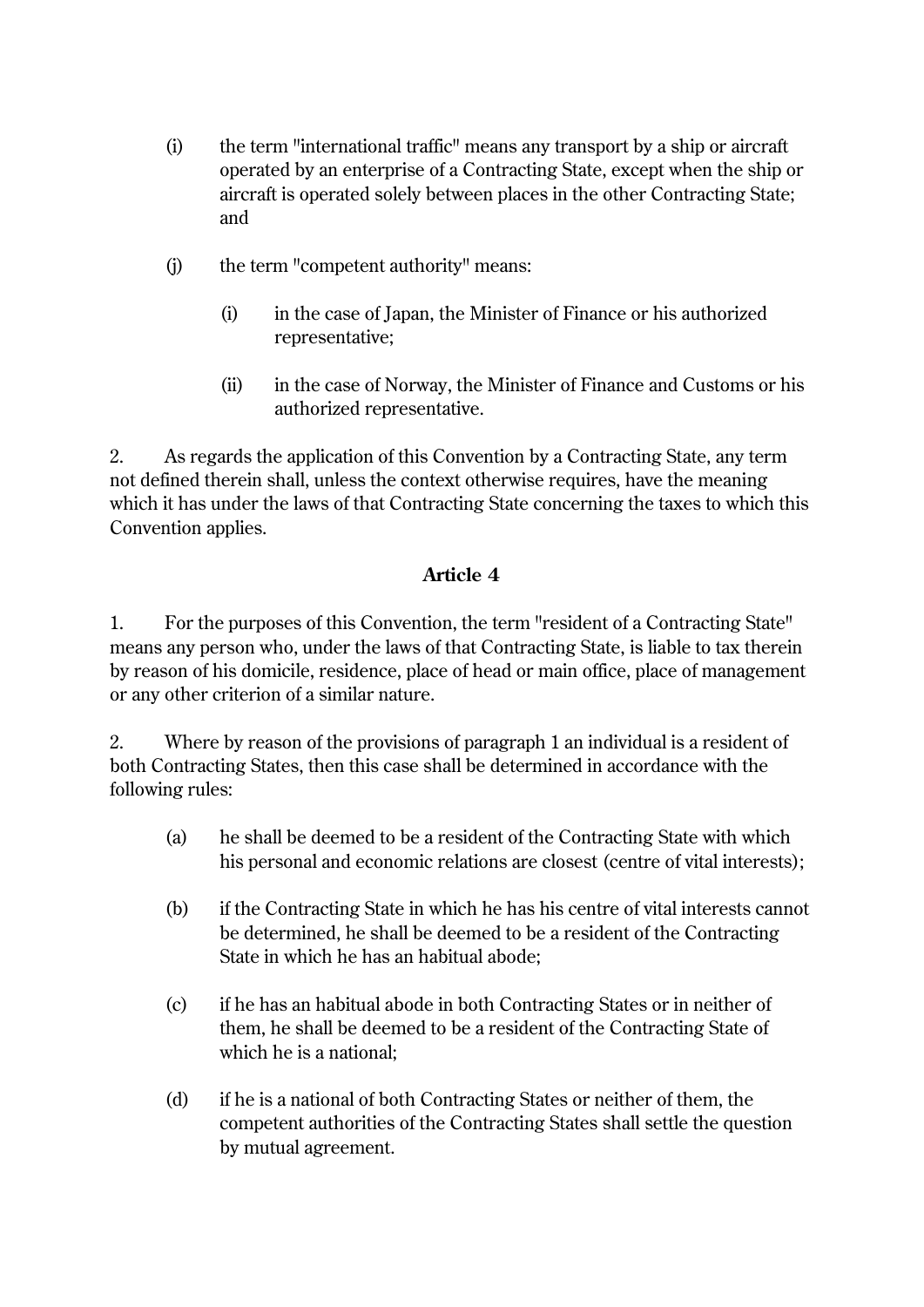3. **[REPLACED by paragraph 1 of Article 4 and subparagraph e) of paragraph 3 of Article 4 of the MLI]** [Where by reason of the provisions of paragraph 1 a person other than an individual is a resident of both Contracting States, then the competent authorities of the Contracting States shall determine by mutual agreement the Contracting State of which that person shall be deemed to be a resident for the purposes of this Convention.]

*The following paragraph 1 of Article 4 and subparagraph e) of paragraph 3 of Article 4 of the MLI replace paragraph 3 of Article 4 of this Convention:*

ARTICLE 4 OF THE MLI – DUAL RESIDENT ENTITIES

Where by reason of the provisions of the Convention a person other than an individual is a resident of both Contracting States, the competent authorities of the Contracting States shall endeavour to determine by mutual agreement the Contracting State of which such person shall be deemed to be a resident for the purposes of the Convention, having regard to its place of effective management, the place where it is incorporated or otherwise constituted and any other relevant factors. In the absence of such agreement, such person shall not be entitled to any relief or exemption from tax provided by the Convention.

## **Article 5**

1. For the purposes of this Convention, the term "permanent establishment" means a fixed place of business through which the business of an enterprise is wholly or partly carried on.

2. The term "permanent establishment" includes especially:

- (a) a place of management;
- (b) a branch;
- (c) an office;
- (d) a factory;
- (e) a workshop; and
- (f) a mine, an oil or gas well, a quarry or any other place of extraction of natural resources.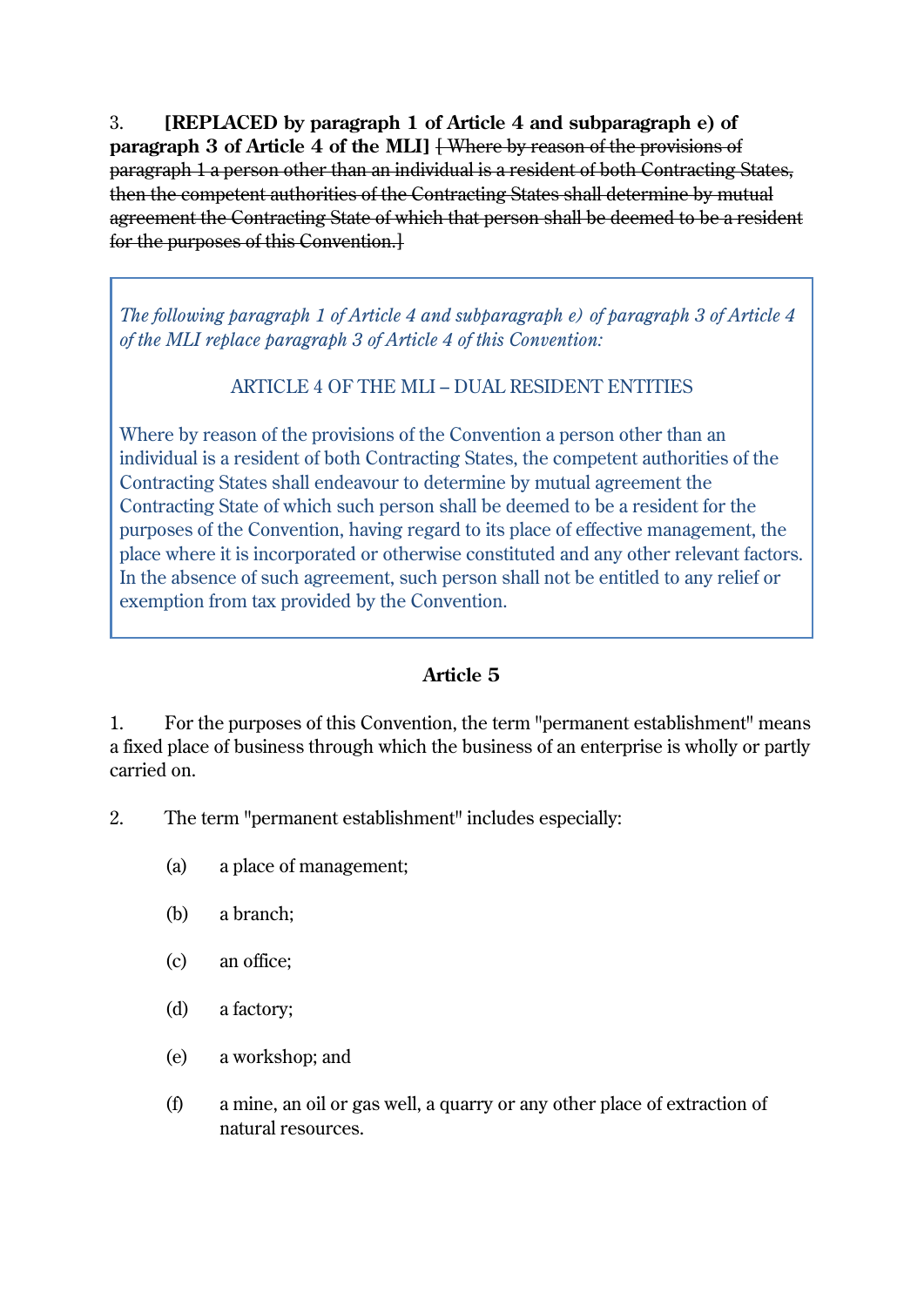3. A building site, a construction, assembly or installation project or supervisory or consultancy activities in connection therewith, constitute a permanent establishment only if such site, project or activities last more than twelve months.

4. **[MODIFIED by paragraph 2 and paragraph 4 of Article 13 of the MLI]**  [Notwithstanding the provisions of the preceding paragraphs of this Article, the term "permanent establishment" shall be deemed not to include:

- (a) the use of facilities solely for the purpose of storage, display or delivery of goods or merchandise belonging to the enterprise;
- (b) the maintenance of a stock of goods or merchandise belonging to the enterprise solely for the purpose of storage, display or delivery;
- (c) the maintenance of a stock of goods or merchandise belonging to the enterprise solely for the purpose of processing by another enterprise;
- (d) the maintenance of a fixed place of business solely for the purpose of purchasing goods or merchandise or of collecting information, for the enterprise;
- (e) the maintenance of a fixed place of business solely for the purpose of carrying on, for the enterprise, any other activity of a preparatory or auxiliary character;
- (f) the maintenance of a fixed place of business solely for any combination of activities mentioned in sub-paragraphs (a) to (e), provided that the overall activity of the fixed place of business resulting from this combination is of a preparatory or auxiliary character.]

*The following paragraph 2 of Article 13 of the MLI modifies paragraph 4 of Article 5 of this Convention:*

## ARTICLE 13 OF THE MLI – ARTIFICIAL AVOIDANCE OF PERMANENT ESTABLISHMENT STATUS THROUGH THE SPECIFIC ACTIVITY EXEMPTIONS (Option A)

Notwithstanding Article 5 of the Convention, the term "permanent establishment" shall be deemed not to include:

a) the activities specifically listed in paragraph 4 of Article 5 of the Convention as activities deemed not to constitute a permanent establishment, whether or not that exception from permanent establishment status is contingent on the activity being of a preparatory or auxiliary character;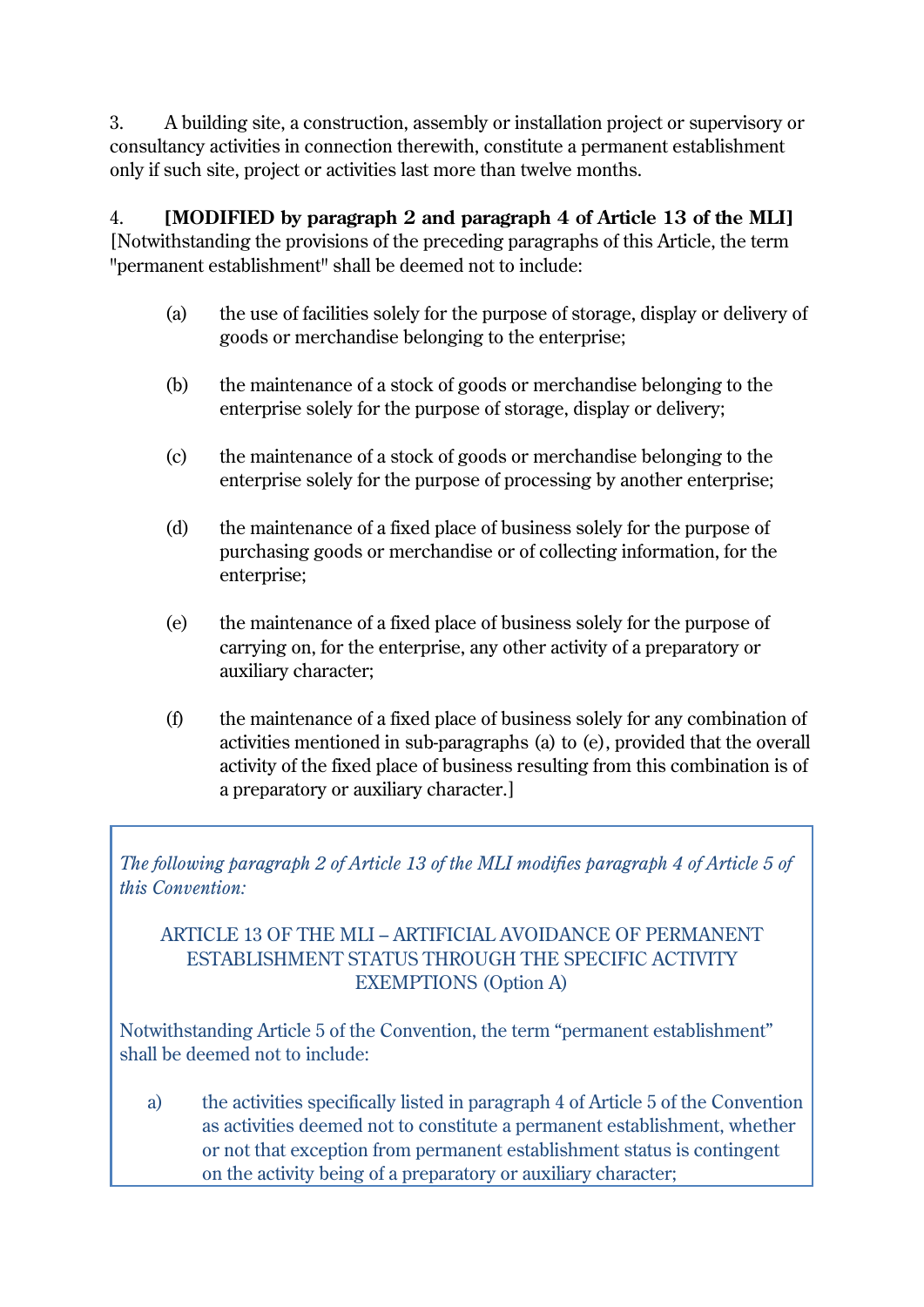- b) the maintenance of a fixed place of business solely for the purpose of carrying on, for the enterprise, any activity not described in subparagraph a);
- c) the maintenance of a fixed place of business solely for any combination of activities mentioned in subparagraphs a) and b),

provided that such activity or, in the case of subparagraph c), the overall activity of the fixed place of business, is of a preparatory or auxiliary character.

*The following paragraph 4 of Article 13 of the MLI applies to paragraph 4 of Article 5 of this Convention as modified by paragraph 2 of Article 13 of the MLI:*

Article 5 of the Convention, as modified by paragraph 2 of Article 13 of the MLI shall not apply to a fixed place of business that is used or maintained by an enterprise if the same enterprise or a closely related enterprise carries on business activities at the same place or at another place in the same Contracting State and:

- a) that place or other place constitutes a permanent establishment for the enterprise or the closely related enterprise under the provisions of Article 5 of the Convention; or
- b) the overall activity resulting from the combination of the activities carried on by the two enterprises at the same place, or by the same enterprise or closely related enterprises at the two places, is not of a preparatory or auxiliary character,

provided that the business activities carried on by the two enterprises at the same place, or by the same enterprise or closely related enterprises at the two places, constitute complementary functions that are part of a cohesive business operation.

5. **[REPLACED by paragraph 1 of Article 12 of the MLI]** [Notwithstanding the provisions of paragraphs 1 and 2, where a person – other than an agent of an independent status to whom the provisions of paragraph 6 apply – is acting on behalf of an enterprise and has, and habitually exercises, in a Contracting State an authority to conclude contracts in the name of the enterprise, that enterprise shall be deemed to have a permanent establishment in that Contracting State in respect of any activities which that person undertakes for the enterprise, unless the activities of such person are limited to those mentioned in paragraph 4 which, if exercised through a fixed place of business, would not make this fixed place of business, a permanent establishment under the provisions of that paragraph.]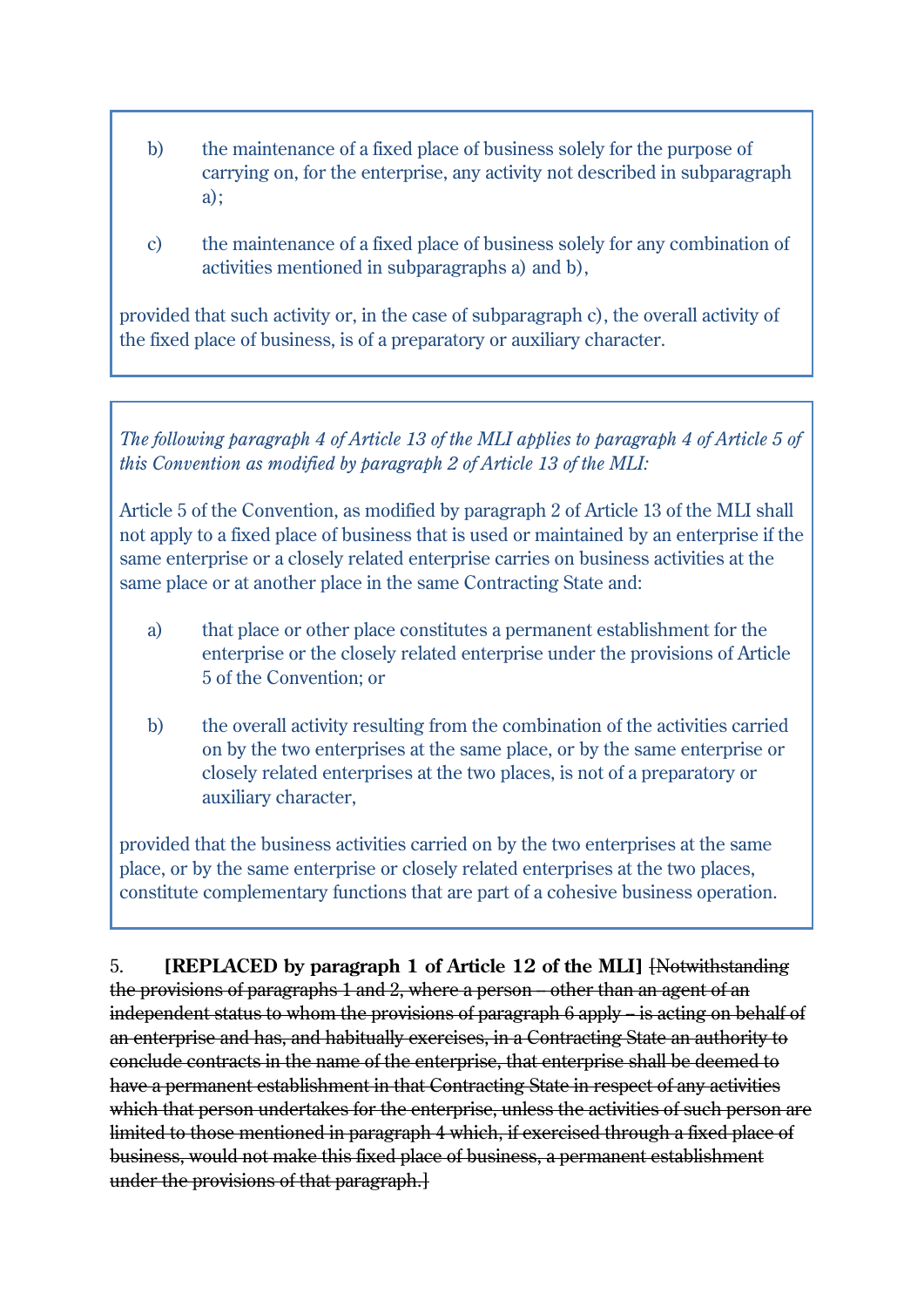*The following paragraph 1 of Article 12 of the MLI replaces paragraph 5 of Article 5 of this Convention:*

#### ARTICLE 12 OF THE MLI – ARTIFICIAL AVOIDANCE OF PERMANENT ESTABLISHMENT STATUS THROUGH COMMISSIONNAIRE ARRANGEMENTS AND SIMILAR STRATEGIES

Notwithstanding Article 5 of the Convention, but subject to paragraph 2 of Article 12 of the MLI, where a person is acting in a Contracting State on behalf of an enterprise and, in doing so, habitually concludes contracts, or habitually plays the principal role leading to the conclusion of contracts that are routinely concluded without material modification by the enterprise, and these contracts are:

- a) in the name of the enterprise; or
- b) for the transfer of the ownership of, or for the granting of the right to use, property owned by that enterprise or that the enterprise has the right to use; or
- c) for the provision of services by that enterprise,

that enterprise shall be deemed to have a permanent establishment in that Contracting State in respect of any activities which that person undertakes for the enterprise unless these activities, if they were exercised by the enterprise through a fixed place of business of that enterprise situated in that Contracting State, would not cause that fixed place of business to be deemed to constitute a permanent establishment under the definition of permanent establishment included in the provisions of Article 5 of the Convention.

6. **[REPLACED by paragraph 2 of Article 12 of the MLI]** [An enterprise shall not be deemed to have a permanent establishment in a Contracting State merely because it carries on business in that Contracting State through a broker, general commission agent or any other agent of an independent status, provided that such persons are acting in the ordinary course of their business.]

*The following paragraph 2 of Article 12 of the MLI replaces paragraph 6 of Article 5 of this Convention:*

ARTICLE 12 OF THE MLI – ARTIFICIAL AVOIDANCE OF PERMANENT ESTABLISHMENT STATUS THROUGH COMMISSIONNAIRE ARRANGEMENTS AND SIMILAR STRATEGIES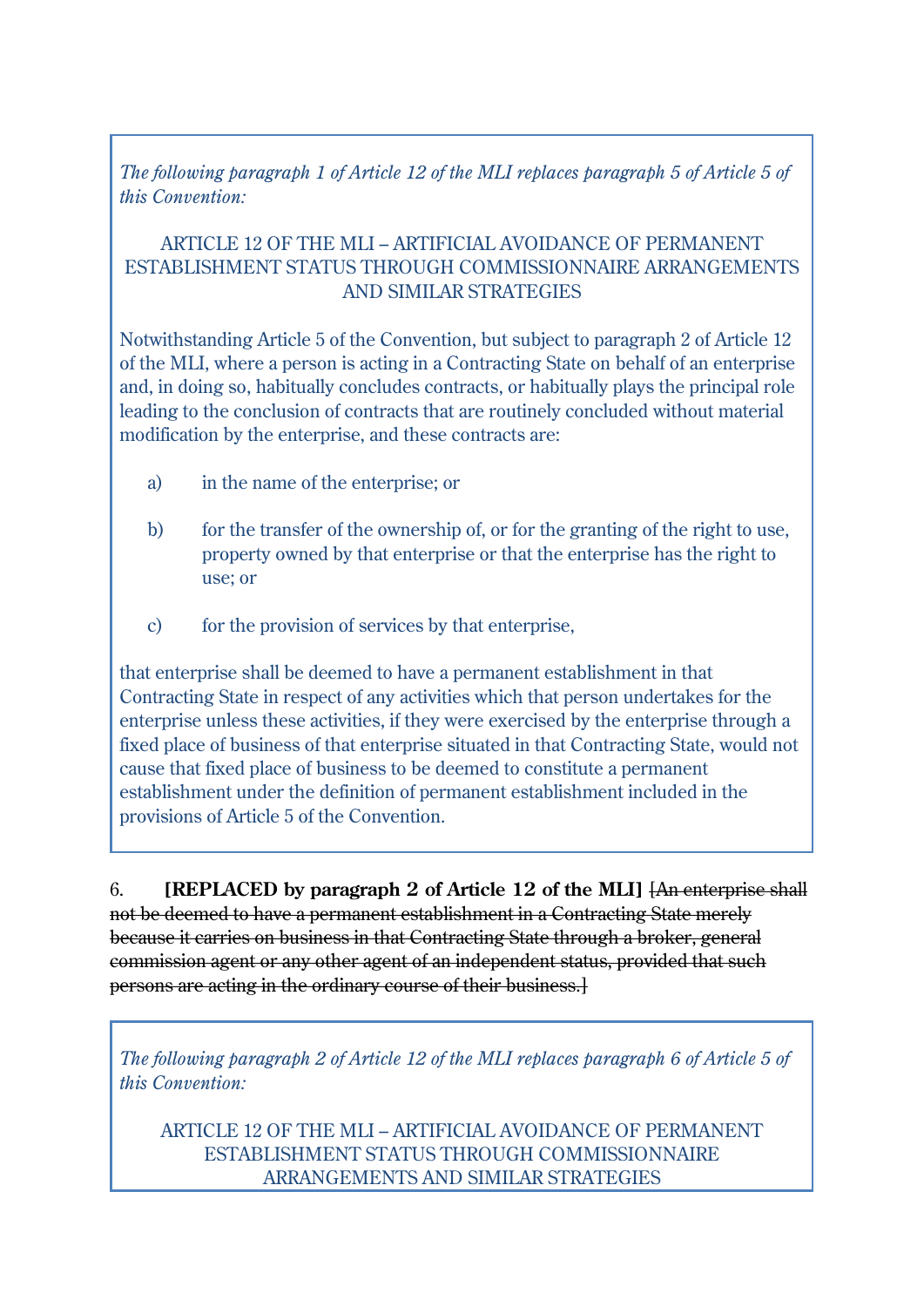Paragraph 1 of Article 12 of the MLI shall not apply where the person acting in a Contracting State on behalf of an enterprise of the other Contracting State carries on business in the first-mentioned Contracting State as an independent agent and acts for the enterprise in the ordinary course of that business. Where, however, a person acts exclusively or almost exclusively on behalf of one or more enterprises to which it is closely related, that person shall not be considered to be an independent agent within the meaning of this paragraph with respect to any such enterprise.

7. The fact that a company which is a resident of a Contracting State controls or is controlled by a company which is a resident of the other Contracting State, or which carries on business in that other Contracting State (whether through a permanent establishment or otherwise), shall not of itself constitute either company a permanent establishment of the other.

*The following paragraph 1 of Article 15 of the MLI applies to provisions of this Convention:*

### ARTICLE 15 OF THE MLI – DEFINITION OF A PERSON CLOSELY RELATED TO AN ENTERPRISE

For the purposes of the provisions of Article 5 of the Convention, a person is closely related to an enterprise if, based on all the relevant facts and circumstances, one has control of the other or both are under the control of the same persons or enterprises. In any case, a person shall be considered to be closely related to an enterprise if one possesses directly or indirectly more than 50 per cent of the beneficial interest in the other (or, in the case of a company, more than 50 per cent of the aggregate vote and value of the company's shares or of the beneficial equity interest in the company) or if another person possesses directly or indirectly more than 50 per cent of the beneficial interest (or, in the case of a company, more than 50 per cent of the aggregate vote and value of the company's shares or of the beneficial equity interest in the company) in the person and the enterprise.

### **Article 6**

1. Income derived by a resident of a Contracting State from immovable property (including income from agriculture or forestry) situated in the other Contracting State may be taxed in that other Contracting State.

2. The term "immovable property" shall have the meaning which it has under the laws of the Contracting State in which the property in question is situated. The term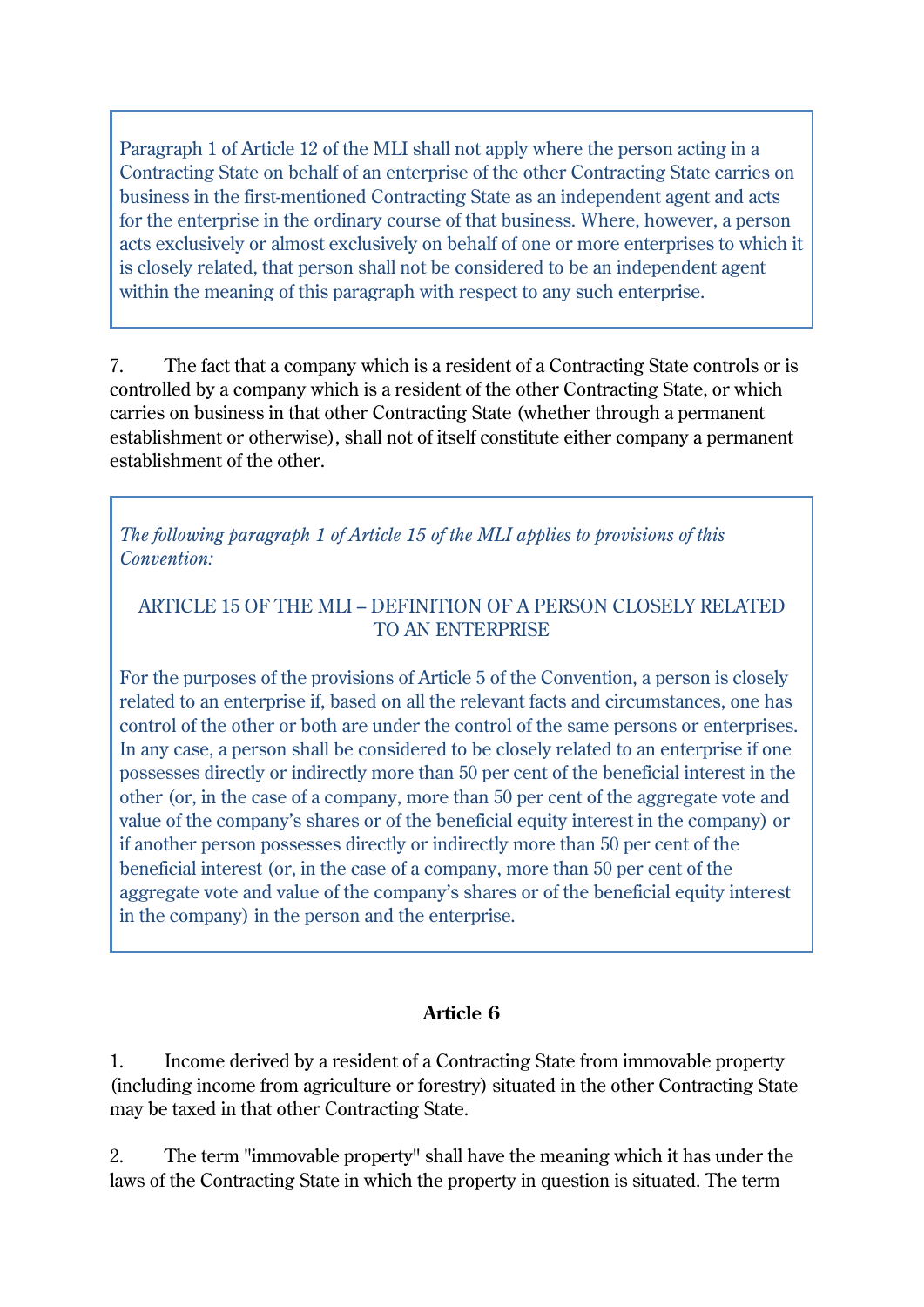shall in any case include property accessory to immovable property, livestock and equipment used in agriculture and forestry, rights to which the provisions of general law respecting immovable property apply, usufruct of immovable property and rights to variable or fixed payments as consideration for the working of, or the right to work, mineral deposits, sources and other natural resources; ships and aircraft shall not be regarded as immovable property.

3. The provisions of paragraph 1 shall apply to income derived from the direct use, letting, or use in any other form of immovable property.

4. The provisions of paragraphs 1 and 3 shall also apply to the income from immovable property of an enterprise and to income from immovable property used for the performance of independent personal services.

## **Article 7**

1. The profits of an enterprise of a Contracting State shall be taxable only in that Contracting State unless the enterprise carries on business in the other Contracting State through a permanent establishment situated therein. If the enterprise carries on business as aforesaid, the profits of the enterprise may be taxed in that other Contracting State but only so much of them as is attributable to that permanent establishment.

2. Subject to the provisions of paragraph 3, where an enterprise of a Contracting State carries on business in the other Contracting State through a permanent establishment situated therein, there shall in each Contracting State be attributed to that permanent establishment the profits which it might be expected to make if it were a distinct and separate enterprise engaged in the same or similar activities under the same or similar conditions and dealing wholly independently with the enterprise of which it is a permanent establishment.

3. In determining the profits of a permanent establishment, there shall be allowed as deductions expenses which are incurred for the purposes of the permanent establishment, including executive and general administrative expenses so incurred, whether in the Contracting State in which the permanent establishment is situated or elsewhere.

4. Insofar as it has been customary in a Contracting State to determine the profits to be attributed to a permanent establishment on the basis of an apportionment of the total profits of the enterprise to its various parts, nothing in paragraph 2 shall preclude that Contracting State from determining the profits to be taxed by such an apportionment as may be customary; the method of apportionment adopted shall, however, be such that the result shall be in accordance with the principles contained in this Article.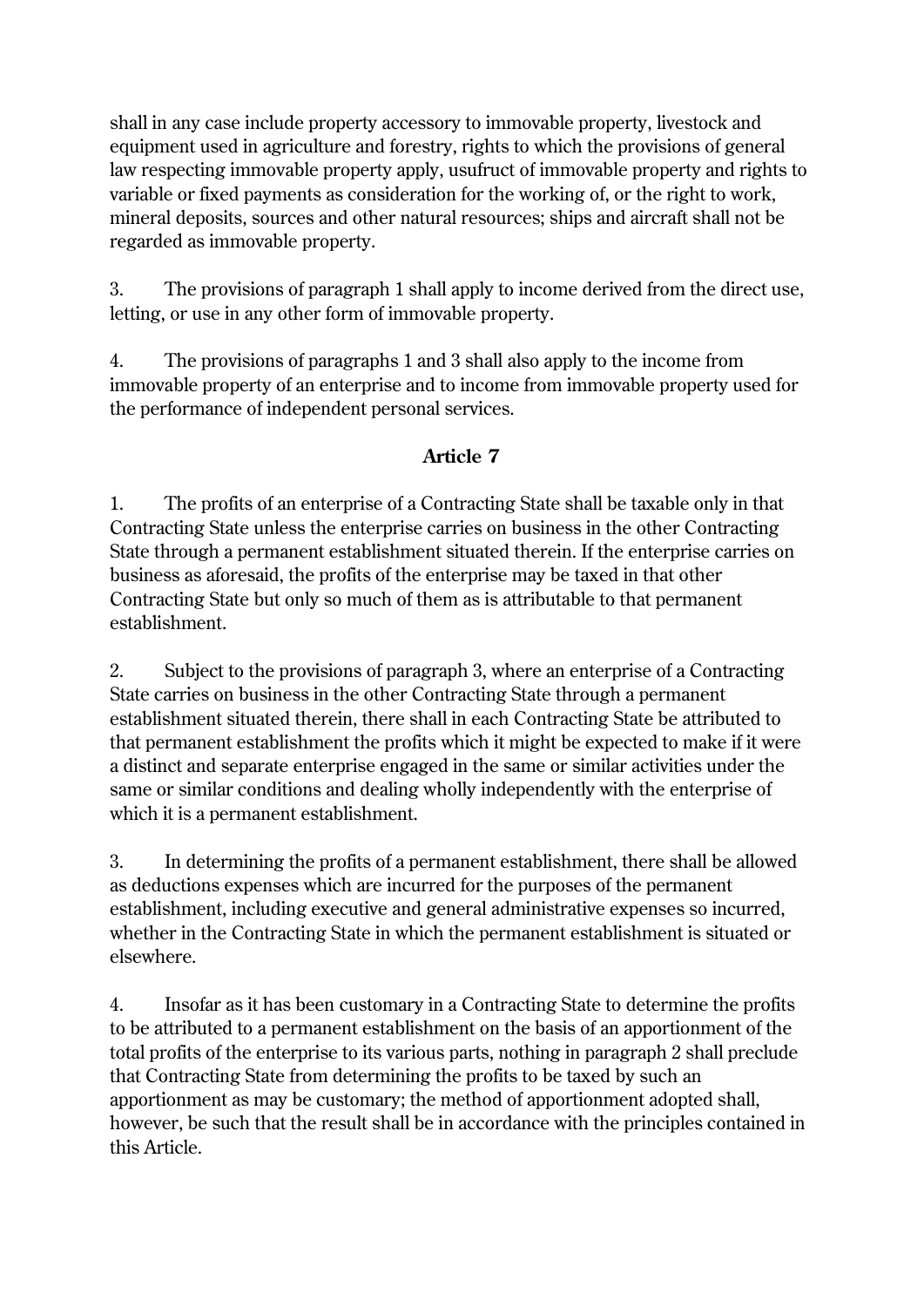5. No profits shall be attributed to a permanent establishment by reason of the mere purchase by that permanent establishment of goods or merchandise for the enterprise.

6. For the purposes of the provisions of the preceding paragraphs of this Article, the profits to be attributed to the permanent establishment shall be determined by the same method year by year unless there is good and sufficient reason to the contrary.

7. Where profits include items of income which are dealt with separately in other Articles of this Convention, then the provisions of those Articles shall not be affected by the provisions of this Article.

## **Article 8**

1. Profits from the operation of ships or aircraft in international traffic carried on by an enterprise of a Contracting State shall be taxable only in that Contracting State.

2. The provisions of paragraph 1 of this Article shall also apply to profits from the participation in a pool, a joint business or an international operating agency.

3. Profits of an enterprise of a Contracting State from the use of containers used in international traffic and related equipment for the transport thereof shall be taxable only in that Contracting State.

4. The provisions of this Article shall, notwithstanding the provisions of Article 2, apply mutatis mutandis to the enterprise tax in Japan and to the capital tax in Norway.

### **Article 9**

### 1. Where

- (a) an enterprise of a Contracting State participates directly or indirectly in the management, control or capital of an enterprise of the other Contracting State, or
- (b) the same persons participate directly or indirectly in the management, control or capital of an enterprise of a Contracting State and an enterprise of the other Contracting State,

and in either case conditions are made or imposed between the two enterprises in their commercial or financial relations which differ from those which would be made between independent enterprises, then any profits which would, but for those conditions, have accrued to one of the enterprises, but, by reason of those conditions, have not so accrued, may be included in the profits of that enterprise and taxed accordingly.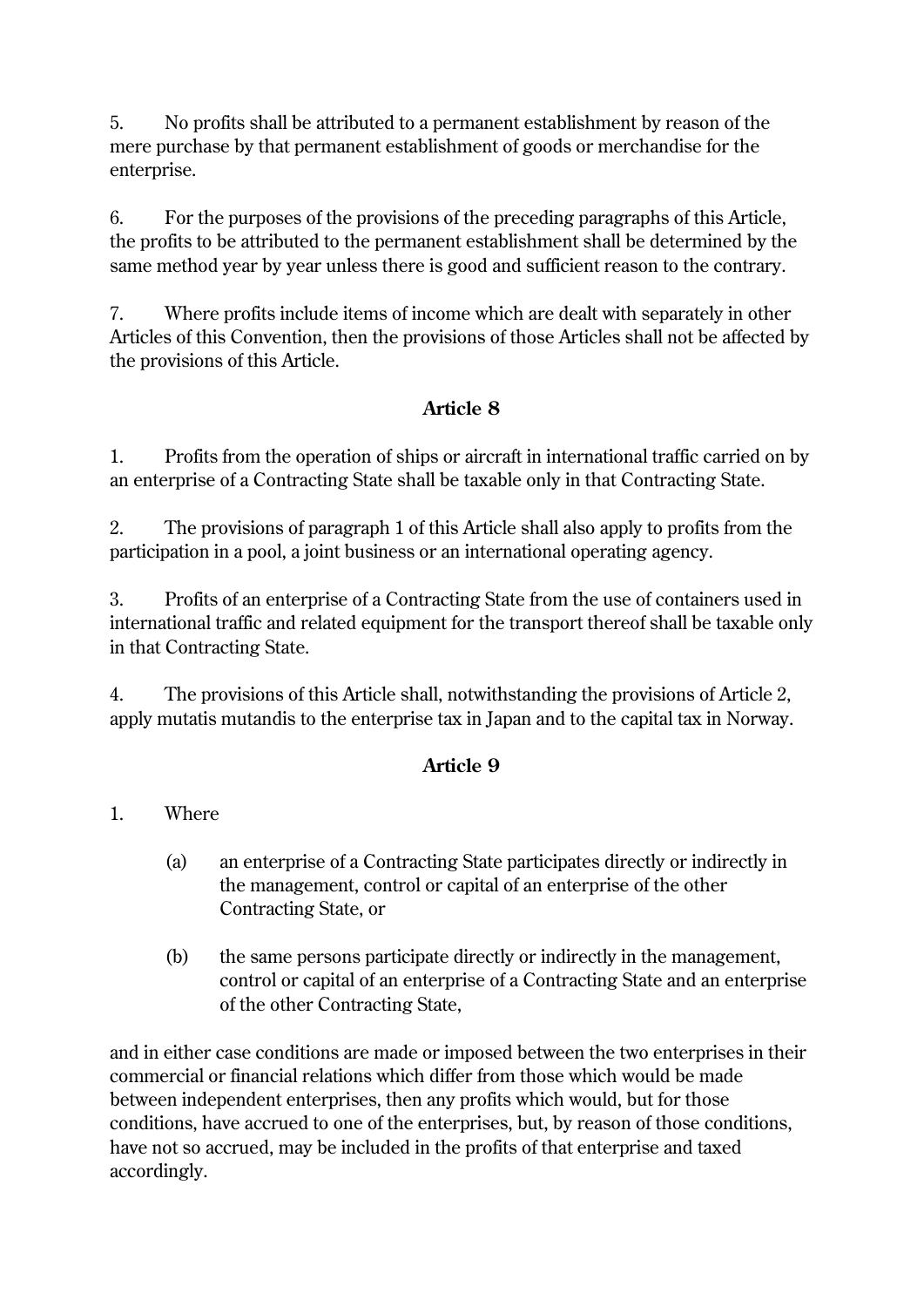2. Where a Contracting State includes, in accordance with the provisions of paragraph 1, in the profits of an enterprise of that Contracting State – and taxes accordingly – profits on which an enterprise of the other Contracting State has been charged to tax in that other Contracting State and the profits so included are profits which would have accrued to the enterprise of the first-mentioned Contracting State if the conditions made between the two enterprises had been those which would have been made between independent enterprises, then that other Contracting State may, where appropriate, make an appropriate adjustment to the amount of the tax charged therein on those profits. In determining such adjustment, due regard shall be had to the other provisions of this Convention and the competent authorities of the Contracting States shall if necessary, consult each other.

### **Article 10**

1. Dividends paid by a company which is a resident of a Contracting State to a resident of the other Contracting State may be taxed in that other Contracting State.

2. However, such dividends may also be taxed in the Contracting State of which the company paying the dividends is a resident, and according to the laws of that Contracting State, but if the recipient is the beneficial owner of the dividends the tax so charged shall not exceed:

- (a) 5 per cent of the gross amount of the dividends if the beneficial owner is a company which owns at least 25 per cent of the voting shares of the company paying the dividends during the period of six months immediately before the end of the accounting period for which the distribution of profits takes place;
- (b) 15 per cent of the gross amount of the dividends in all other cases.

The provisions of this paragraph shall not affect the taxation of the company in respect of the profits out of which the dividends are paid.

3. The term "dividends" as used in this Article means income from shares or other rights, not being debt-claims, participating in profits, as well as income from other corporate rights which is subjected to the same taxation treatment as income from shares by the taxation laws of the Contracting State of which the company making the distribution is a resident.

4. The provisions of paragraphs 1 and 2 shall not apply if the beneficial owner of the dividends, being a resident of a Contracting State, carries on business in the other Contracting State of which the company paying the dividends is a resident, through a permanent establishment situated therein, or performs in that other Contracting State independent personal services from a fixed base situated therein, and the holding in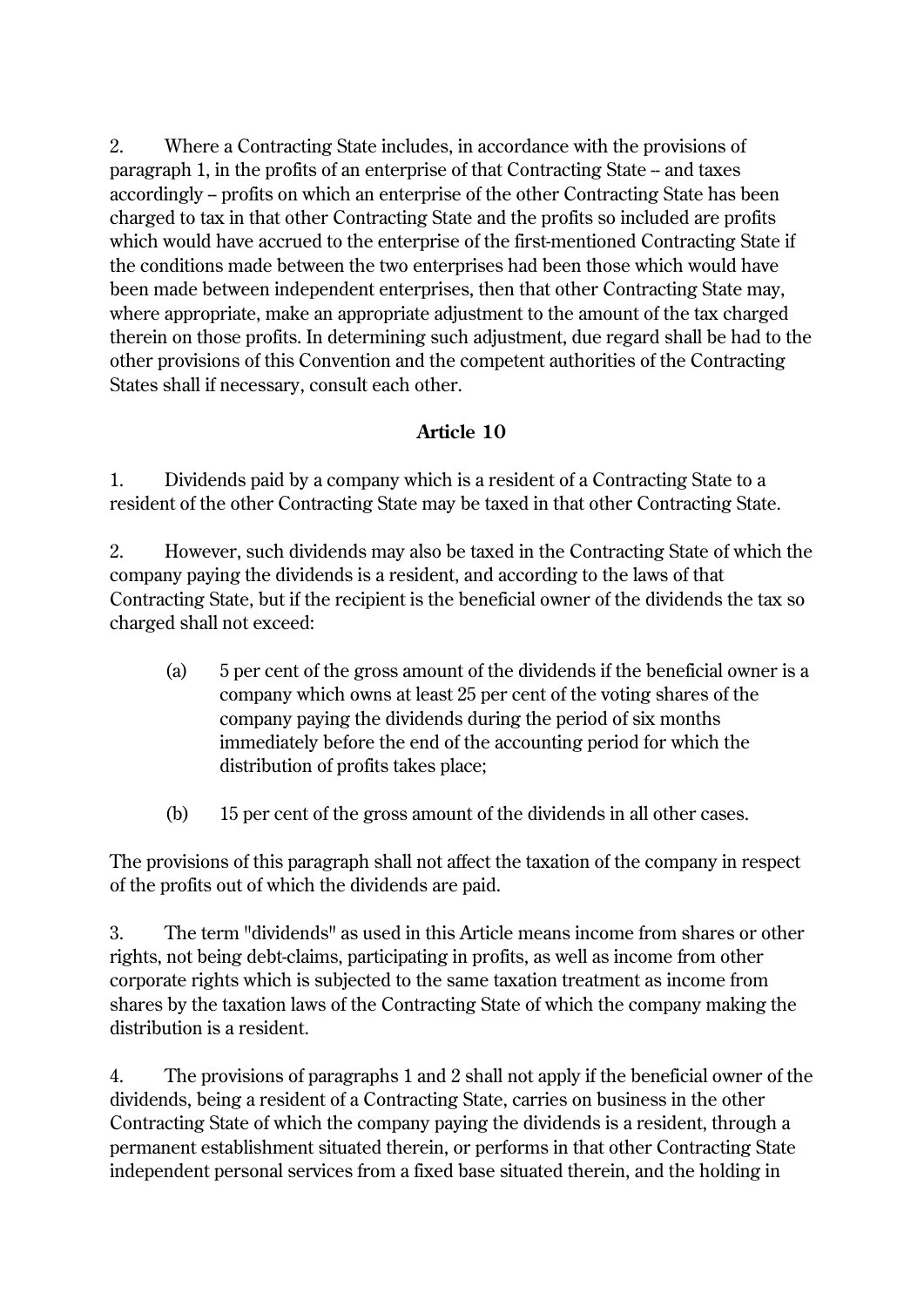respect of which the dividends are paid is effectively connected with such permanent establishment or fixed base. In such case the provisions of Article 7 or Article 14, as the case may be, shall apply.

5. Where a company which is a resident of a Contracting State derives profits or income from the other Contracting State, that other Contracting State may not impose any tax on the dividends paid by the company, except insofar as such dividends are paid to a resident of that other Contracting State or insofar as the holding in respect of which the dividends are paid is effectively connected with a permanent establishment or a fixed base situated in that other Contracting State, nor subject the company's undistributed profits to a tax on the company's undistributed profits, even if the dividends paid or the undistributed profits consist wholly or partly of profits or income arising in that other Contracting State.

## **Article 11**

1. Interest arising in a Contracting State and paid to a resident of the other Contracting State may be taxed in that other Contracting State.

2. However, such interest may also be taxed in the Contracting State in which it arises, and according to the laws of that Contracting State, but if the recipient is the beneficial owner of the interest the tax so charged shall not exceed 10 per cent of the gross amount of the interest.

3. Notwithstanding the provisions of paragraph 2, interest arising in a Contracting State and derived by the Government of the other Contracting State, a political subdivision or a local authority thereof, the Central Bank of that other Contracting State or any financial institution wholly owned by that Government, or by any resident of the other Contracting State with respect to debt-claims guaranteed, insured or indirectly financed by the Government of that other Contracting State, a political subdivision or a local authority thereof, the Central Bank of that other Contracting State or any financial institution wholly owned by that Government shall be exempt from tax in the firstmentioned Contracting State.

4. For the purposes of paragraph 3, the terms "the Central Bank" and "financial institution wholly owned by the Government" mean:

- (a) In the case of Japan:
	- (i) the Bank of Japan;
	- (ii) the Export-Import Bank of Japan;
	- (iii) the Overseas Economic Cooperation Fund;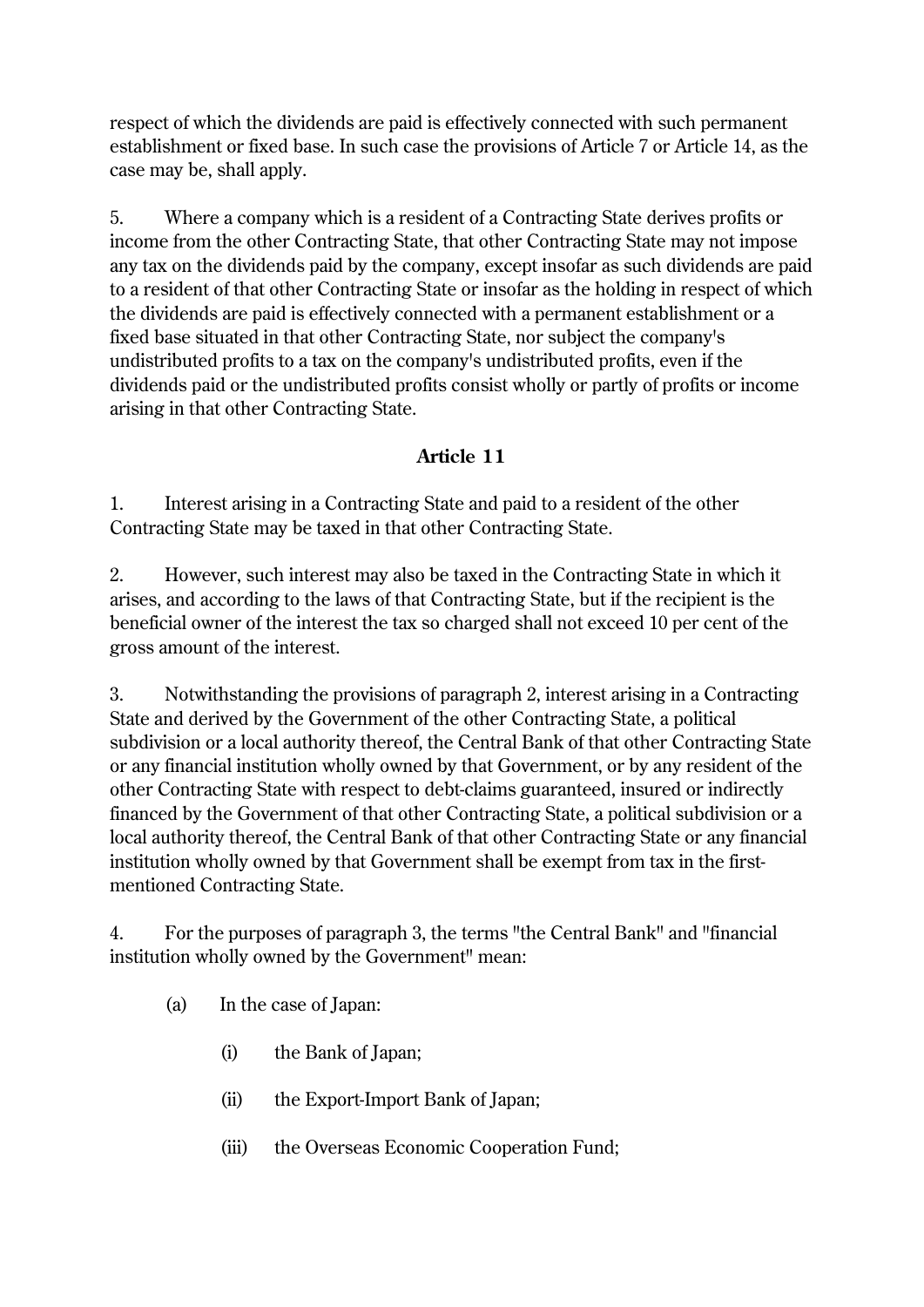- (iv) the Japan International Cooperation Agency; and
- (v) such other financial institution the capital of which is wholly owned by the Government of Japan as may be agreed upon from time to time between the Governments of the two Contracting States.
- (b) In the case of Norway:
	- (i) the Central Bank of Norway;
	- (ii) the Norwegian Guarantee Institute for Export Credits; and
	- (iii) such other financial institution the capital of which is wholly owned by the Government of Norway as may be agreed upon from time to time between the Governments of the two Contracting States.

5. The term "interest" as used in this Article means income from debt-claims of every kind, whether or not secured by mortgage and in particular, income from Government securities and income from bonds or debentures, including premiums and prizes attaching to such securities, bonds or debentures.

6. The provisions of paragraphs 1, 2 and 3 shall not apply if the beneficial owner of the interest, being a resident of a Contracting State, carries on business in the other Contracting State in which the interest arises, through a permanent establishment situated therein, or performs in that other Contracting State independent personal services from a fixed base situated therein, and the debt-claim in respect of which the interest is paid is effectively connected with such permanent establishment or fixed base. In such case the provisions of Article 7 or Article 14, as the case may be, shall apply.

7. Interest shall be deemed to arise in a Contracting State when the payer is that Contracting State itself, a political subdivision or a local authority thereof or a resident of that Contracting State. Where, however, the person paying the interest, whether he is a resident of a Contracting State or not, has in a Contracting State a permanent establishment or a fixed base in connection with which the indebtedness on which the interest is paid was incurred, and such interest is borne by such permanent establishment or fixed base, then such interest shall be deemed to arise in the Contracting State in which the permanent establishment or fixed base is situated.

8. Where, by reason of a special relationship between the payer and the beneficial owner or between both of them and some other person, the amount of the interest, having regard to the debt-claim for which it is paid, exceeds the amount which would have been agreed upon by the payer and the beneficial owner in the absence of such relationship, the provisions of this Article shall apply only to the last-mentioned amount. In such case, the excess part of the payments shall remain taxable according to the laws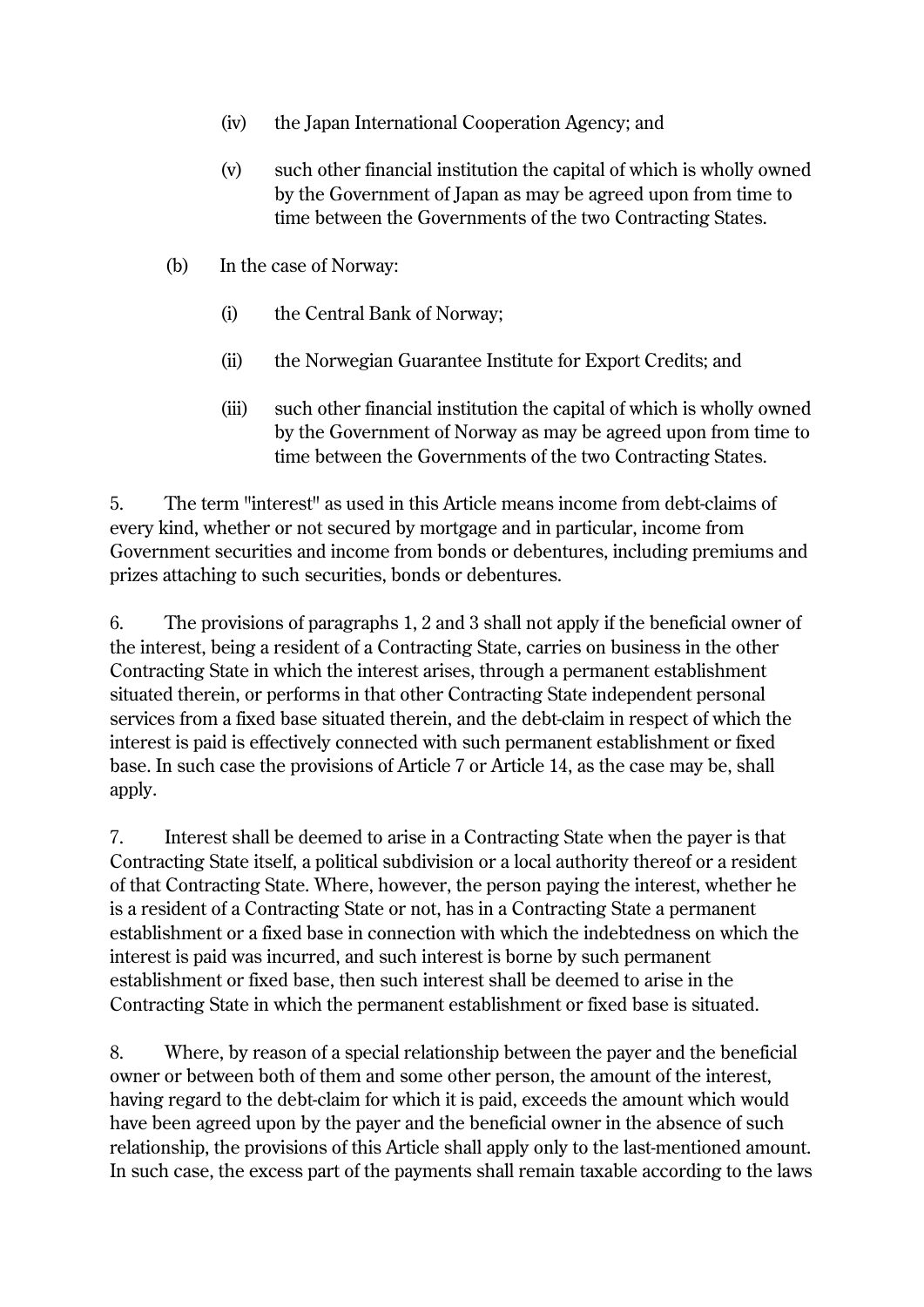of each Contracting State, due regard being had to the other provisions of this Convention.

# **Article 12**

1. Royalties arising in a Contracting State and paid to a resident of the other Contracting State may be taxed in that other Contracting State.

2. However, such royalties may also be taxed in the Contracting State in which they arise, and according to the laws of that Contracting State, but if the recipient is the beneficial owner of the royalties the tax so charged shall not exceed 10 per cent of the gross amount of the royalties.

3. The term "royalties" as used in this Article means payments of any kind received as a consideration for the use of, or the right to use, any copyright of literary, artistic or scientific work including cinematograph films and films or tapes for radio or television broadcasting, any patent, trade mark, design or model, plan, secret formula or process, or for information concerning industrial, commercial or scientific experience.

4. Royalties shall be deemed to arise in a Contracting State when the payer is that Contracting State itself, a political subdivision or a local authority thereof or a resident of that Contracting State. Where, however, the person paying the royalties, whether he is a resident of a Contracting State or not, has in a Contracting State a permanent establishment or a fixed base in connection with which the liability to pay the royalties was incurred, and such royalties are borne by such permanent establishment or fixed base, then such royalties shall be deemed to arise in the Contracting State in which the permanent establishment or fixed base is situated.

5. The provisions of paragraphs 1, 2 and 4 of this Article shall likewise apply to proceeds arising from the alienation of any copyright of literary, artistic or scientific work including cinematograph films and films or tapes for radio or television broadcasting, any patent, trade mark, design or model, plan, or secret formula or process, except when the provisions of paragraph 2 of Article 13 are applicable to the gains to be derived from such proceeds.

6. The provisions of paragraphs 1, 2 and 5 shall not apply if the beneficial owner of the royalties or proceeds, being a resident of a Contracting State, carries on business in the other Contracting State in which the royalties or proceeds arise, through a permanent establishment situated therein, or performs in that other Contracting State independent personal services from a fixed base situated therein, and the right or property in respect of which the royalties or proceeds are paid is effectively connected with such permanent establishment or fixed base. In such case the provisions of Article 7 or Article 14, as the case may be, shall apply.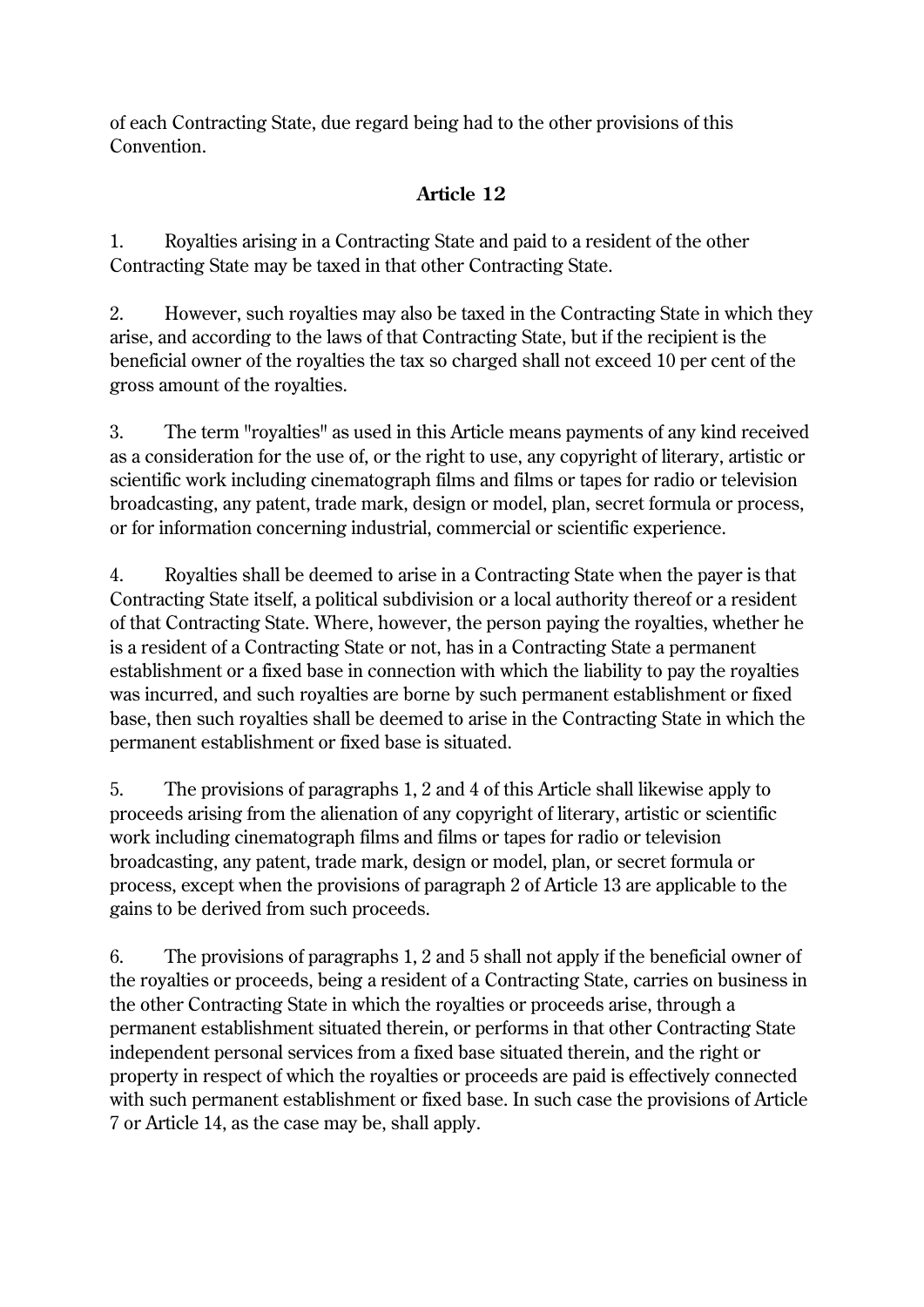7. Where, by reason of a special relationship between the payer and the beneficial owner or between both of them and some other person, the amount of the royalties or proceeds, having regard to the use, right or information for which they are paid, exceeds the amount which would have been agreed upon by the payer and the beneficial owner in the absence of such relationship, the provisions of this Article shall apply only to the last-mentioned amount. In such case, the excess part of the payments shall remain taxable according to the laws of each Contracting State, due regard being had to the other provisions of this Convention.

## **Article 13**

1. Gains derived by a resident of a Contracting State from the alienation of immovable property referred to in Article 6 and situated in the other Contracting State may be taxed in that other Contracting State.

2. Gains from the alienation of any property, other than immovable property, forming part of the business property of a permanent establishment which an enterprise of a Contracting State has in the other Contracting State or of any property, other than immovable property, pertaining to a fixed base available to a resident of a Contracting State in the other Contracting State for the purpose of performing independent personal services, including such gains from the alienation of such a permanent establishment (alone or together with the whole enterprise) or of such a fixed base, may be taxed in that other Contracting State.

3. Gains derived by a resident of a Contracting State from the alienation of ships or aircraft operated in international traffic and any property, other than immovable property, pertaining to the operation of such ships or aircraft shall be taxable only in that Contracting State.

4. Gains derived by a resident of a Contracting State from the alienation of containers used in international traffic and related equipment for the transport thereof shall be taxable only in that Contracting State.

5. Gains derived by a resident of a Contracting State from the alienation of any property other than that referred to in paragraph 5 of Article 12 and the preceding paragraphs of this Article and arising in the other Contracting State may be taxed in that other Contracting State.

## **Article 14**

1. Income derived by an individual who is a resident of a Contracting State in respect of professional services or other activities of an independent character shall be taxable only in that Contracting State unless he has a fixed base regularly available to him in the other Contracting State for the purpose of performing his activities or he is present in that other Contracting State for a period or periods exceeding in the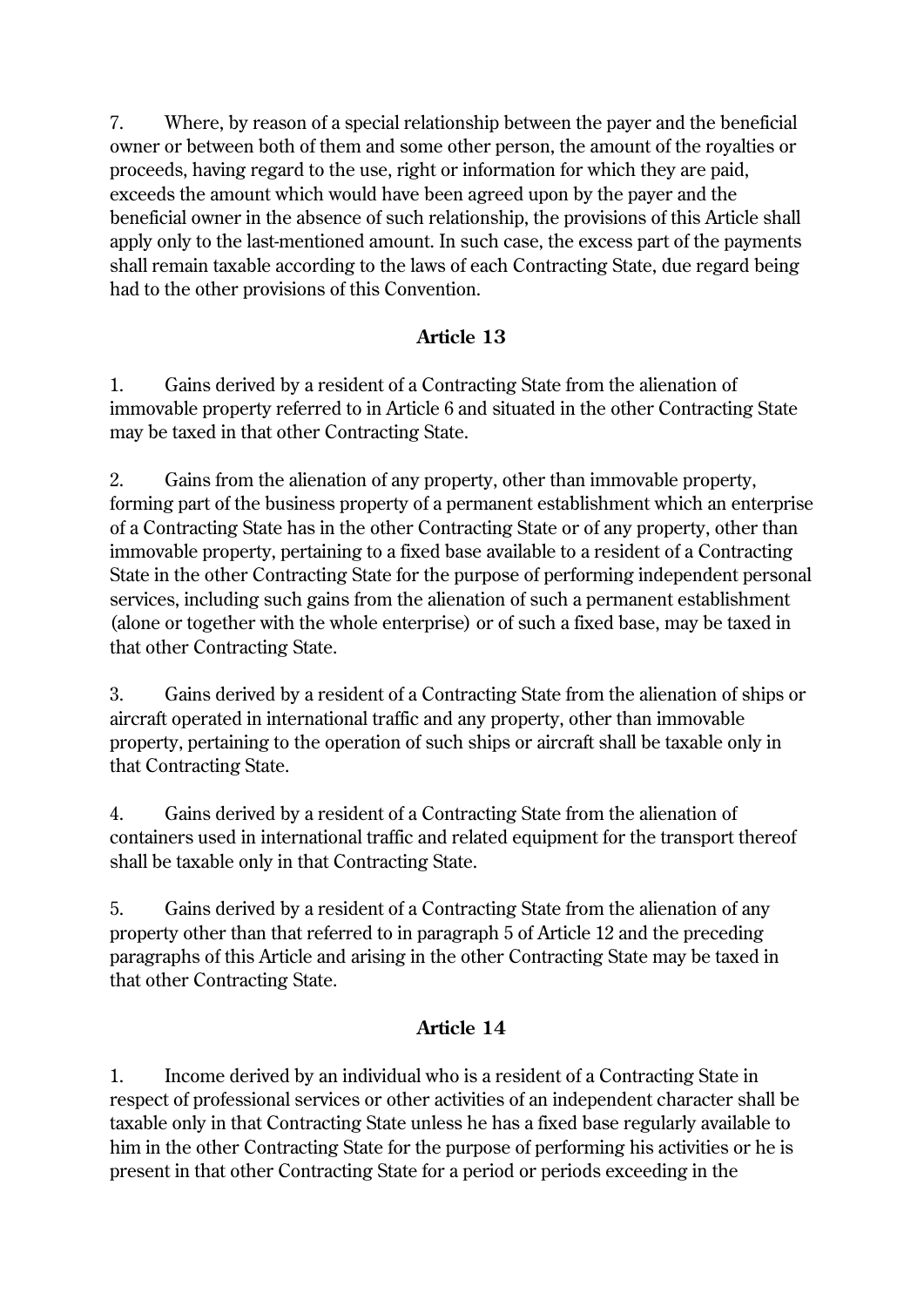aggregate 183 days in any consecutive twelve-month period. If he has such a fixed base or remains in that other Contracting State for the aforesaid period or periods, the income may be taxed in that other Contracting State but only so much of it as is attributable to that fixed base or is derived in that other Contracting State during the aforesaid period or periods.

2. The term "professional services" includes especially independent scientific, literary, artistic, educational or teaching activities as well as the independent activities of physicians, lawyers, engineers, architects, dentists and accountants.

### **Article 15**

1. Subject to the provisions of Articles 16, 18 and 19, salaries, wages and other similar remuneration derived by a resident of a Contracting State in respect of an employment shall be taxable only in that Contracting State unless the employment is exercised in the other Contracting State. If the employment is so exercised, such remuneration as is derived therefrom may be taxed in that other Contracting State.

2. Notwithstanding the provisions of paragraph 1, remuneration derived by a resident of a Contracting State in respect of an employment exercised in the other Contracting State shall be taxable only in the first-mentioned Contracting State, if:

- (a) the recipient is present in that other Contracting State for a period or periods not exceeding in the aggregate 183 days in any consecutive twelve-month period;
- (b) the remuneration is paid by, or on behalf of, an employer who is not a resident of that other Contracting State; and
- (c) the remuneration is not borne by a permanent establishment or a fixed base which the employer has in that other Contracting State.

3. Notwithstanding the provisions of the preceding paragraphs of this Article, remuneration in respect of an employment exercised aboard a ship or aircraft operated in international traffic by an enterprise of a Contracting State may be taxed in that Contracting State.

## **Article 16**

Directors' fees and other similar payments derived by a resident of a Contracting State in his capacity as a member of the board of directors of a company which is a resident of the other Contracting State may be taxed in that other Contracting State.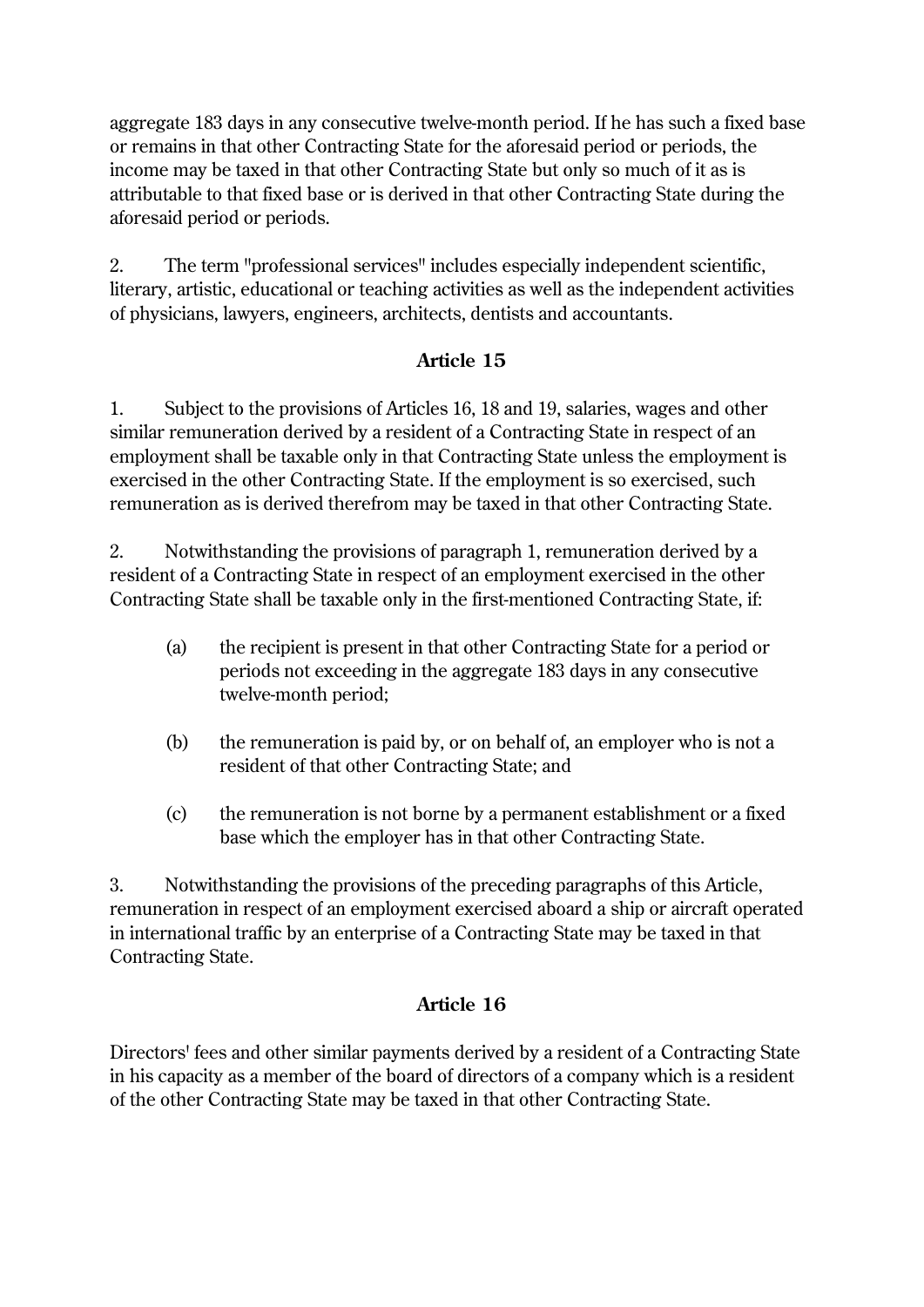### **Article 17**

1. Notwithstanding the provisions of Articles 14 and 15, income derived by an individual who is a resident of a Contracting State as an entertainer such as a theatre, motion picture, radio or television artiste, and a musician, or as a sportsman, from his personal activities as such exercised in the other Contracting State, may be taxed in that other Contracting State.

Such income shall, however, be exempt from tax in that other Contracting State if such activities are exercised by an individual, being a resident of the first-mentioned Contracting State, pursuant to a special programme for cultural exchange agreed upon between the Governments of the two Contracting States and supported substantially from the public funds of either Contracting State or a political subdivision or a local authority thereof or from the funds of a statutory body or a nonprofit organization thereof.

2. Where income in respect of personal activities exercised in a Contracting State by an entertainer or sportsman in his capacity as such accrues not to the entertainer or sportsman himself but to another person who is a resident of the other Contracting State, that income may, notwithstanding the provisions of Articles 7, 14 and 15, be taxed in the Contracting State in which the activities of the entertainer or sportsman are exercised.

Such income shall, however, be exempt from tax in that Contracting State if such income is derived from the activities exercised by an individual, being a resident of the other Contracting State, pursuant to a special programme for cultural exchange agreed upon between the Governments of the two Contracting States and supported substantially from the public funds of either Contracting State or a political subdivision or a local authority thereof or from the funds of a statutory body or a nonprofit organization thereof, and accrues to another person who is a resident of that other Contracting State.

### **Article 18**

Subject to the provisions of paragraph 2 of Article 19, pensions and other similar remuneration paid to a resident of a Contracting State in consideration of past employment shall be taxable only in that Contracting State.

### **Article 19**

1. (a) Remuneration, other than a pension, paid by a Contracting State, or a political subdivision or a local authority thereof to an individual in respect of services rendered to that Contracting State, or a political subdivision or a local authority thereof, in the discharge of functions of a governmental nature, shall be taxable only in that Contracting State.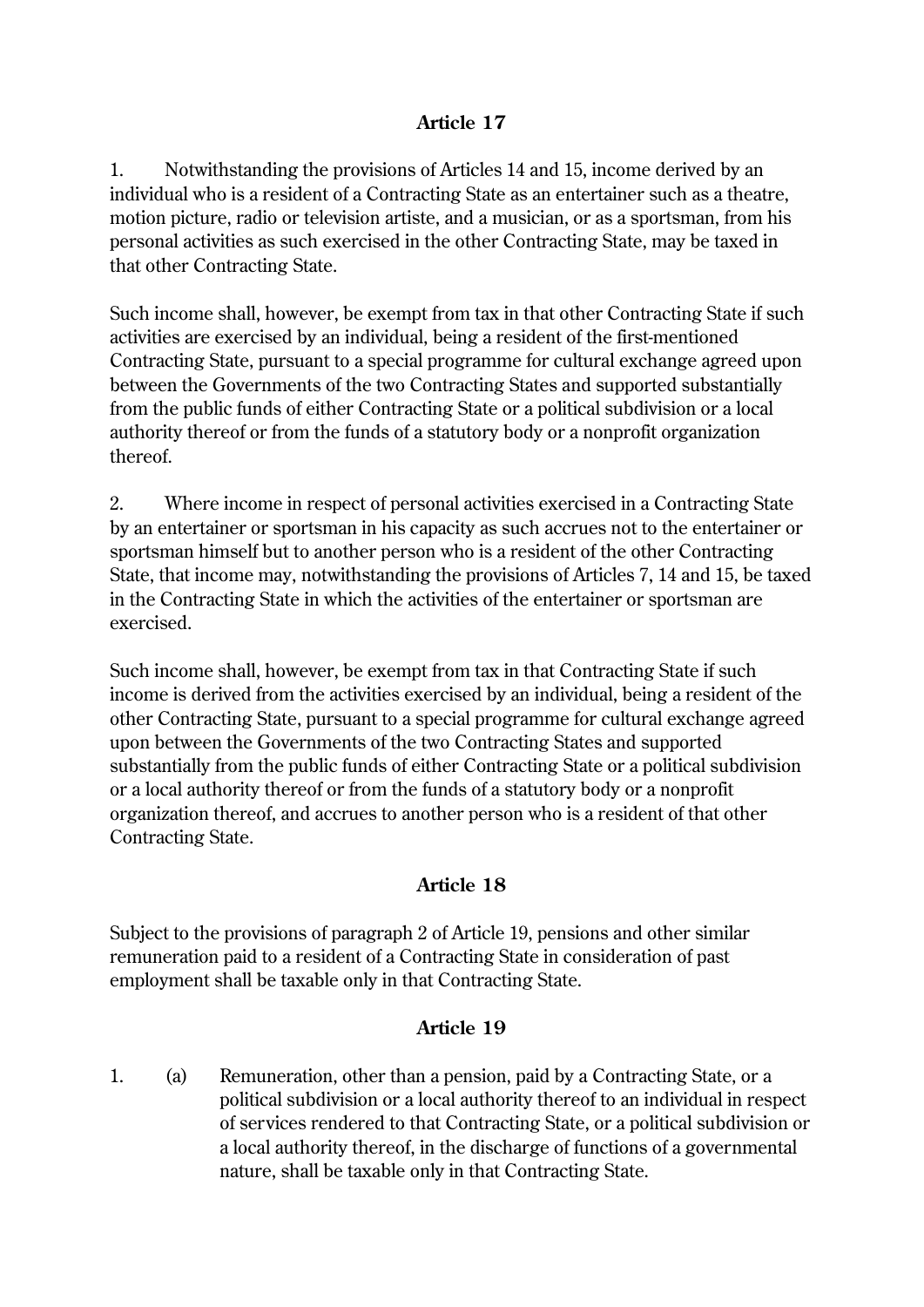- (b) However, such remuneration shall be taxable only in the other Contracting State if the services are rendered in that other Contracting State and the individual is a resident of that other Contracting State who:
	- (i) is a national of that other Contracting State; or
	- (ii) did not become a resident of that other Contracting State solely for the purpose of rendering the services.
- 2. (a) Any pension paid by, or out of funds to which contributions are made by, a Contracting State, or a political subdivision or a local authority thereof to an individual in respect of services rendered to that Contracting State, or a political subdivision or a local authority thereof shall be taxable only in that Contracting State.
	- (b) However, such pension shall be taxable only in the other Contracting State:
		- (i) if the individual is a resident of, and a national of, that other Contracting State, or
		- (ii) if such pension is not subject to tax in the Contracting State paying such pension.

3. The provisions of Articles 15, 16, 17 and 18 shall apply to remuneration and pensions in respect of services rendered in connection with a business carried on by a Contracting State, or a political subdivision or a local authority thereof.

### **Article 20**

Payments which a student or business apprentice who is or was immediately before visiting a Contracting State a resident of the other Contracting State and who is present in the first-mentioned Contracting State solely for the purpose of his education or training receives for the purpose of his maintenance, education or training shall be exempt from tax in the first-mentioned Contracting State, provided that such payments are made to him from outside that first-mentioned Contracting State.

### **Article 21**

1. The provisions of this Article shall, notwithstanding any other provisions of this Convention, apply to the activities or income provided for in this Article.

2. (a) A person who is a resident of a Contracting State and carries on activities offshore in the other Contracting State in connection with the exploration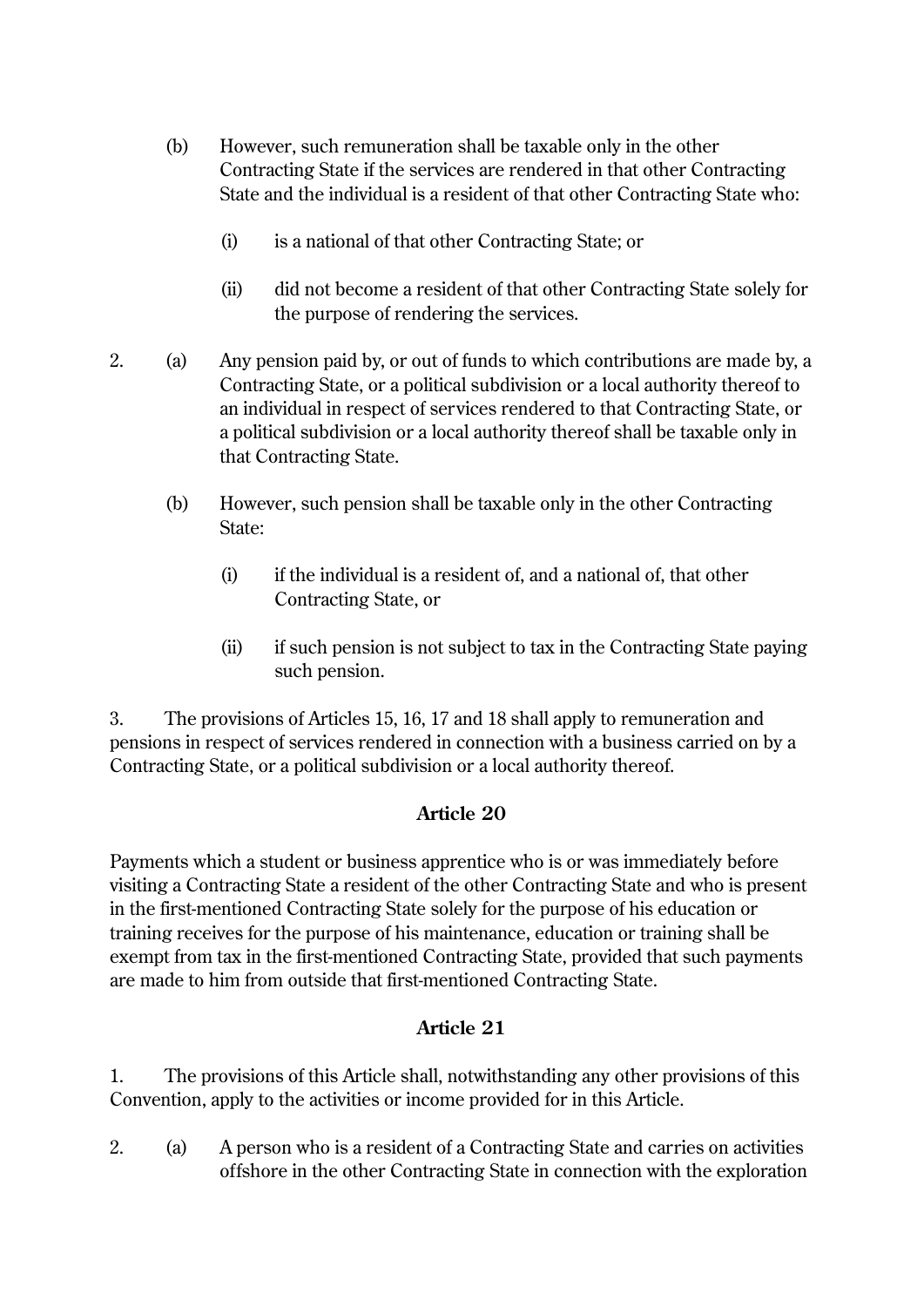or exploitation of natural resources situated in the sea-bed and subsoil of that other Contracting State shall be deemed in relation to those activities to have a permanent establishment in that other Contracting State and to carry on business through that permanent establishment or to have a fixed base in that other Contracting State.

- (b) The provisions of sub-paragraph (a) shall not apply if such activities are carried on for a period or periods not exceeding in the aggregate 30 days in any consecutive twelve-month period. However, for the purposes of this sub-paragraph:
	- (i) activities carried on in that other Contracting State by an enterprise associated with another enterprise shall be regarded as carried on by the enterprise with which it is associated if those activities are connected with activities carried on in that other Contracting State by the last-mentioned enterprise; and
	- (ii) an enterprise shall be deemed to be associated with another enterprise if one is controlled directly or indirectly by the other, or if both are controlled directly or indirectly by a third person or persons.
- (c) The provisions of sub-paragraph (a) shall not apply where an enterprise of a Contracting State carries on transportation of supplies or personnel to a location, or between locations, where activities in connection with the exploration or exploitation of natural resources situated in the sea-bed and subsoil of the other Contracting State are being carried on, or where an enterprise of a Contracting State operates tugboats and other vessels auxiliary to such activities. In such case, profits from such transportation or operation of tugboats and other vessels shall be taxable only in the Contracting State of which the enterprise is a resident.
- 3. (a) Salaries, wages and similar remuneration derived by a resident of a Contracting State in respect of an employment connected with the exploration or exploitation of natural resources situated in the sea-bed and subsoil of the other Contracting State may, to the extent that the employment is exercised offshore in that other Contracting State, be taxed in that other Contracting State provided that such employment is carried on for a period or periods exceeding in the aggregate 30 days in any calendar year concerned.
	- (b) The provisions of sub-paragraph (a) shall not apply to salaries, wages and similar remuneration derived by a resident of a Contracting State in respect of an employment exercised aboard a vessel or aircraft engaged in transportation of supplies or personnel to a location, or between locations,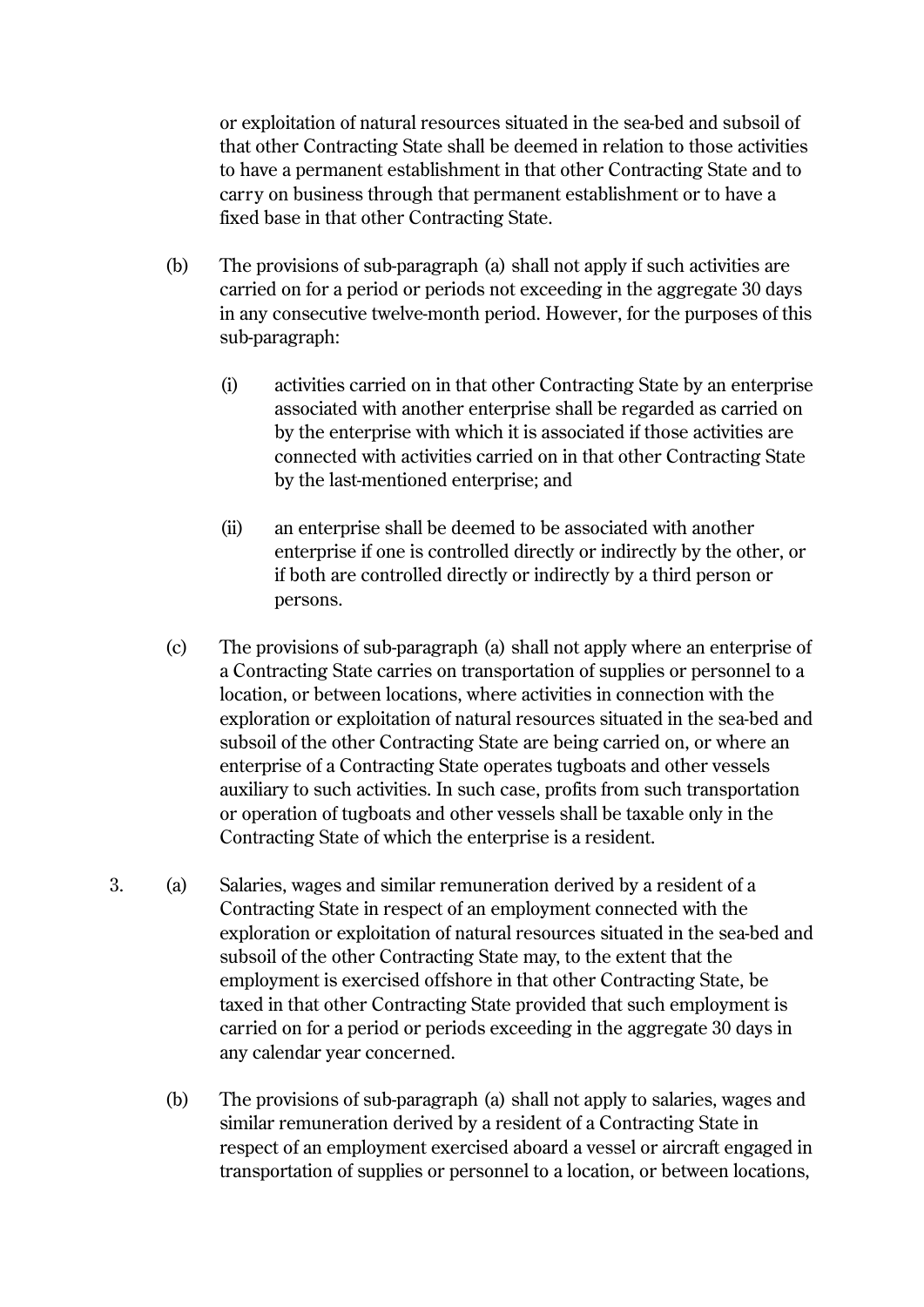where activities in connection with the exploration or exploitation of natural resources situated in the sea-bed and subsoil of the other Contracting State are being carried on, or in respect of an employment exercised aboard tugboats and other vessels operated auxiliary to such activities. In such case, such remuneration may be taxed in the Contracting State of which the enterprise operating such aircraft, tugboats and other vessels is a resident.

### **Article 22**

1. Items of income of a resident of a Contracting State, wherever arising, not dealt with in the foregoing Articles of this Convention shall be taxable only in that Contracting State.

2. The provisions of paragraph 1 shall not apply to income, other than income from immovable property as defined in paragraph 2 of Article 6, if the recipient of such income, being a resident of a Contracting State, carries on business in the other Contracting State through a permanent establishment situated therein, or performs in that other Contracting State independent personal services from a fixed base situated therein, and the right or property in respect of which the income is paid is effectively connected with such permanent establishment or fixed base. In such case the provisions of Article 7 or Article 14, as the case may be, shall apply.

3. Notwithstanding the provisions of the preceding paragraphs of this Article, items of income of a resident of a Contracting State not dealt with in the foregoing Articles of this Convention and arising in the other Contracting State may be taxed in that other Contracting State.

### **Article 23**

1. Subject to the laws of Japan regarding the allowance as a credit against Japanese tax of tax payable in any country other than Japan:

- (a) Where a resident of Japan derives income from Norway which may be taxed in Norway in accordance with the provisions of this Convention, the amount of Norwegian tax payable in respect of that income shall be allowed as a credit against the Japanese tax imposed on that resident. The amount of credit, however, shall not exceed that part of the Japanese tax which is appropriate to that income.
- (b) Where the income derived from Norway is a dividend paid by a company which is a resident of Norway to a company which is a resident of Japan and which owns not less than 25 per cent either of the voting shares of the company paying the dividend, or of the total shares issued by that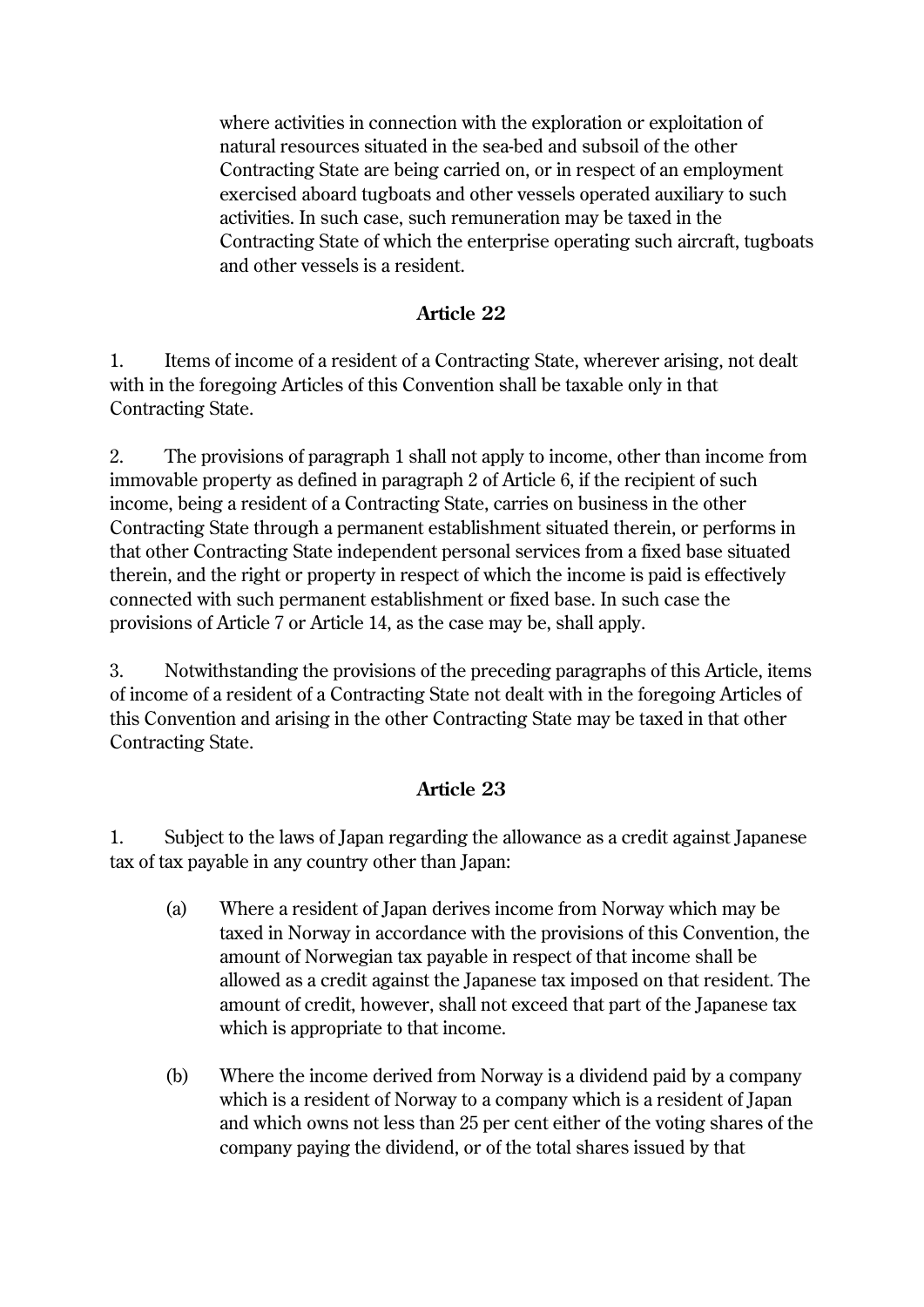company, the credit shall take into account the Norwegian tax payable by the company paying the dividend in respect of its income.

2. Subject to the provisions of the laws of Norway regarding the allowance as a credit against Norwegian tax of tax payable in a territory outside Norway:

- (a) Where a resident of Norway derives income which, in accordance with the provisions of this Convention, may be taxed in Japan, Norway shall allow as a deduction from the tax on the income of that resident, an amount equal to the income tax paid in Japan. Such deduction shall not, however, exceed that part of the income tax as computed before the deduction is given, which is attributable to the income which may be taxed in Japan.
- (b) Where in accordance with any provision of this Convention income derived by a resident of Norway is exempt from tax in Norway, Norway may nevertheless, in calculating the amount of tax on the remaining income of such resident, take into account the exempted income.

## **Article 24**

1. Nationals of a Contracting State shall not be subjected in the other Contracting State to any taxation or any requirement connected therewith which is other or more burdensome than the taxation and connected requirements to which nationals of that other Contracting State in the same circumstances are or may be subjected. This provision shall, notwithstanding the provisions of Article 1, also apply to persons who are not residents of one or both of the Contracting States.

2. The taxation on a permanent establishment which an enterprise of a Contracting State has in the other Contracting State shall not be less favourably levied in that other Contracting State than the taxation levied on enterprises of that other Contracting State carrying on the same activities. This provision shall not be construed as obliging a Contracting State to grant to residents of the other Contracting State any personal allowances, reliefs and reductions for taxation purposes on account of civil status or family responsibilities which it grants to its own residents.

3. Except where the provisions of paragraph 1 of Article 9, paragraph 8 of Article 11, or paragraph 7 of Article 12, apply, interest, royalties and other disbursements paid by an enterprise of a Contracting State to a resident of the other Contracting State shall, for the purpose of determining the taxable profits of such enterprise, be deductible under the same conditions as if they had been paid to a resident of the first-mentioned Contracting State.

4. Enterprises of a Contracting State, the capital of which is wholly or partly owned or controlled, directly or indirectly, by one or more residents of the other Contracting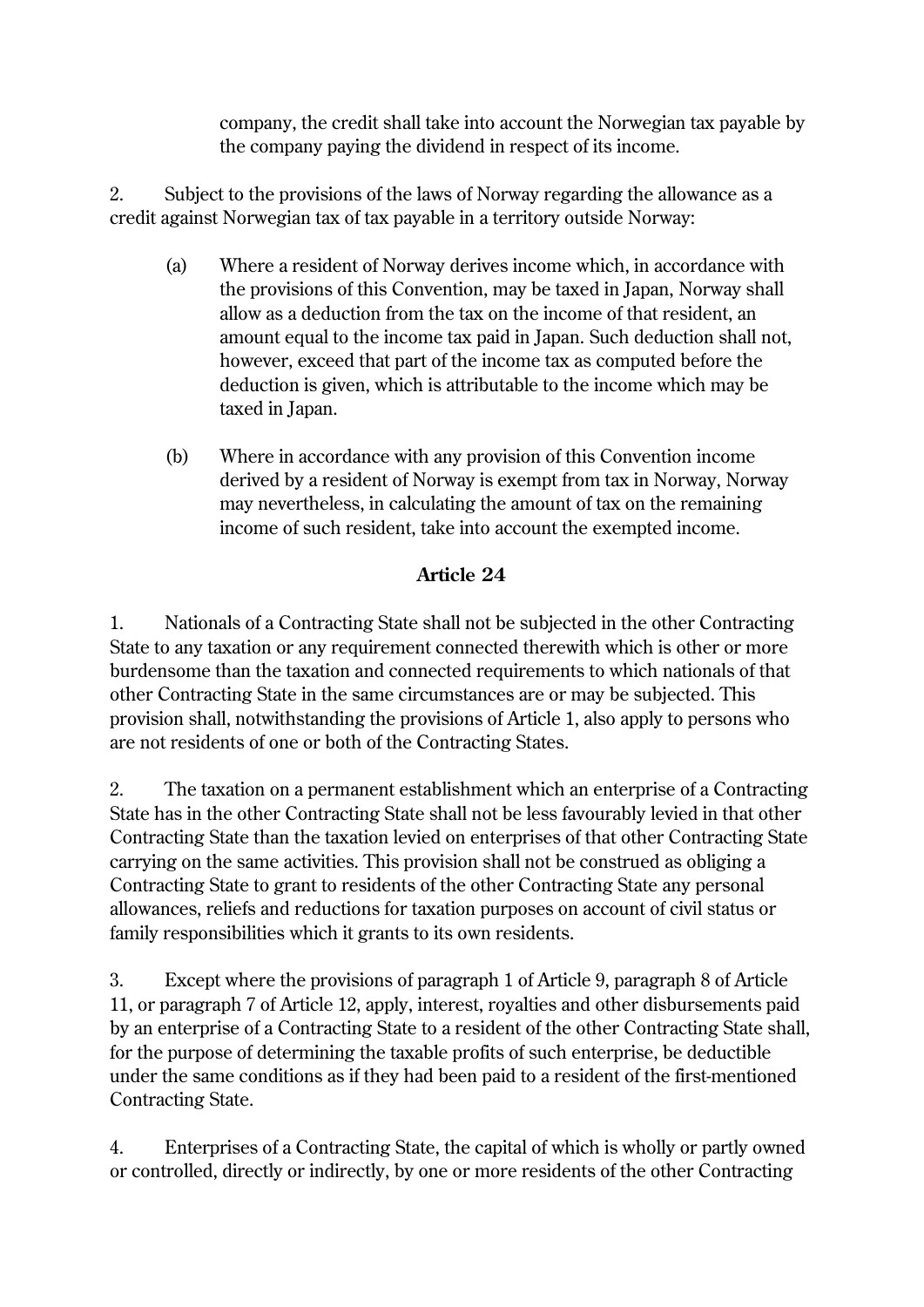State, shall not be subjected in the first-mentioned Contracting State to any taxation or any requirement connected therewith which is other or more burdensome than the taxation and connected requirements to which other similar enterprises of the firstmentioned Contracting State are or may be subjected.

5. The provisions of this Article shall, notwithstanding the provisions of Article 2, apply to taxes of every kind and description.

#### **Article 25**

1. **[The first sentence of paragraph 1 of Article 25 of this Convention is REPLACED by the first sentence of paragraph 1 of Article 16 of the MLI]**  [Where a person considers that the actions of one or both of the Contracting States result or will result for him in taxation not in accordance with the provisions of this Convention, he may, irrespective of the remedies provided by the domestic laws of those Contracting States, present his case to the competent authority of the Contracting State of which he is a resident or, if his case comes under paragraph 1 of Article 24, to that of the Contracting State of which he is a national.] The case must be presented within three years from the first notification of the action resulting in taxation not in accordance with the provisions of this Convention.

*The following first sentence of paragraph 1 of Article 16 of the MLI replaces the first sentence of paragraph 1 of Article 25 of this Convention:*

### ARTICLE 16 OF THE MLI – MUTUAL AGREEMENT PROCEDURE

Where a person considers that the actions of one or both of the Contracting States result or will result for that person in taxation not in accordance with the provisions of this Convention, that person may, irrespective of the remedies provided by the domestic law of those Contracting States, present the case to the competent authority of either Contracting State.

2. The competent authority shall endeavour, if the objection appears to it to be justified and if it is not itself able to arrive at the satisfactory solution, to resolve the case by mutual agreement with the competent authority of the other Contracting State, with a view to the avoidance of taxation which is not in accordance with the provisions of this Convention. Any agreement reached shall be implemented notwithstanding any time limits in the domestic laws of the Contracting States.

3. The competent authorities of the Contracting State shall endeavour to resolve by mutual agreement any difficulties or doubts arising as to the interpretation or application of this Convention. They may also consult together for the elimination of double taxation in cases not provided for in this Convention.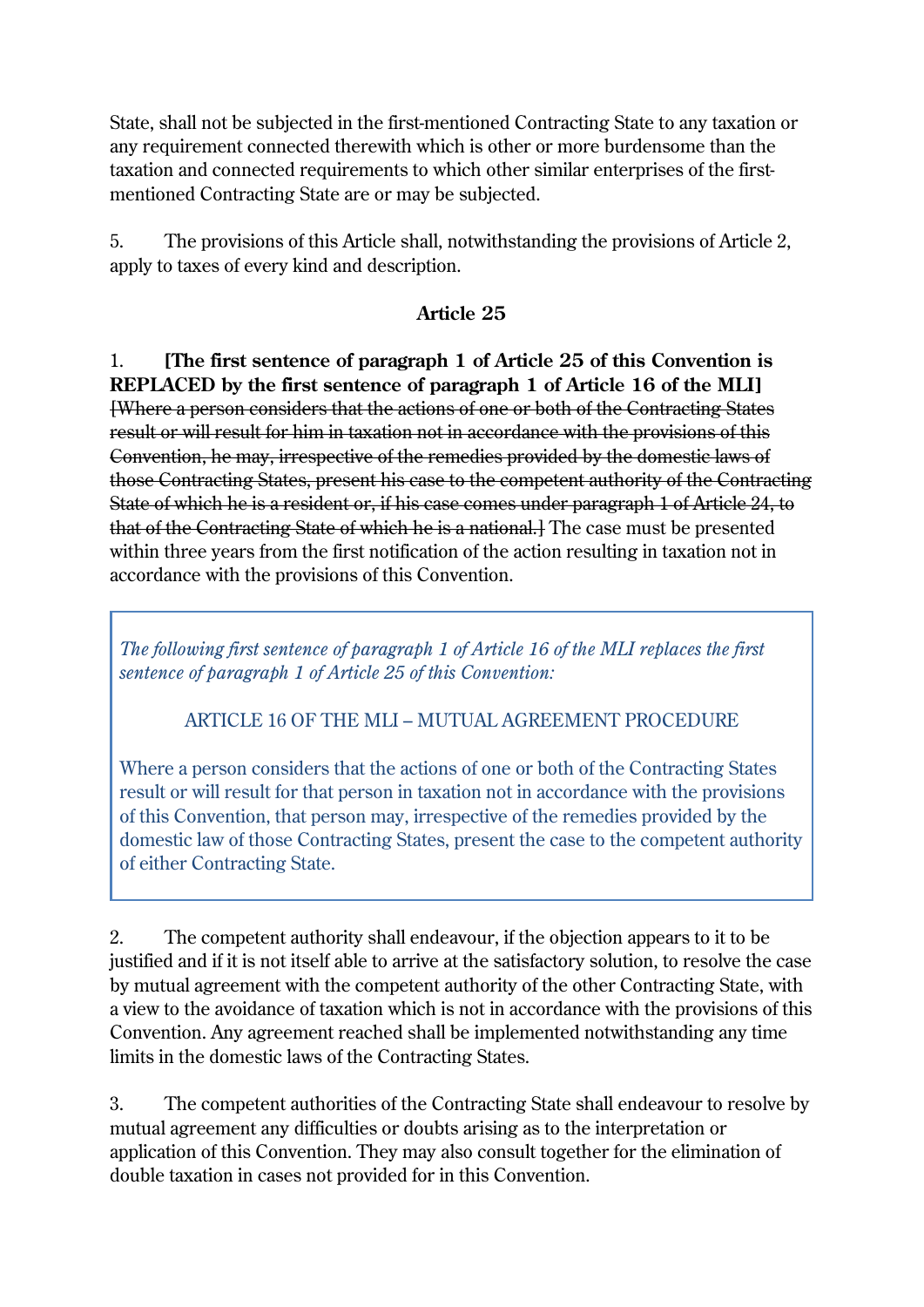4. The competent authorities of the Contracting States may communicate with each other directly for the purpose of reaching an agreement in the sense of the preceding paragraphs of this Article.

#### **Article 26**

1. The competent authorities of the Contracting States shall exchange such information as is necessary for carrying out the provisions of this Convention or of the domestic laws of the Contracting States concerning taxes covered by this Convention insofar as the taxation thereunder is not contrary to the provisions of this Convention. The exchange of information is not restricted by Article 1. Any information received by a Contracting State shall be treated as secret in the same manner as information obtained under the domestic laws of that Contracting State and shall be disclosed only to persons or authorities, including courts and administrative bodies, involved in the assessment or collection of, the enforcement or prosecution in respect of, or the determination of appeals in relation to, the taxes covered by this Convention. Such persons or authorities shall use the information only for such purposes. They may disclose the information in public court proceedings or in judicial decisions.

2. In no case shall the provisions of paragraph 1 be construed so as to impose on a Contracting State the obligation:

- (a) to carry out administrative measures at variance with the laws and the administrative practice of that or of the other Contracting State;
- (b) to supply information which is not obtainable under the laws or in the normal course of the administration of that or of the other Contracting State; or
- (c) to supply information which would disclose any trade, business, industrial, commercial or professional secret or trade process, or information, the disclosure of which would be contrary to public policy (ordre public).

### **Article 27**

1. Each of the Contracting States shall endeavour to collect such taxes imposed by the other Contracting State as will ensure that any exemption or reduced rate of tax granted under this Convention by that other Contracting State shall not be enjoyed by persons not entitled to such benefits. The Contracting State making such collections shall be responsible to the other Contracting State for the sums thus collected.

2. In no case shall the provisions of paragraph 1 be construed so as to impose upon either of the Contracting States the obligation to carry out administrative measures at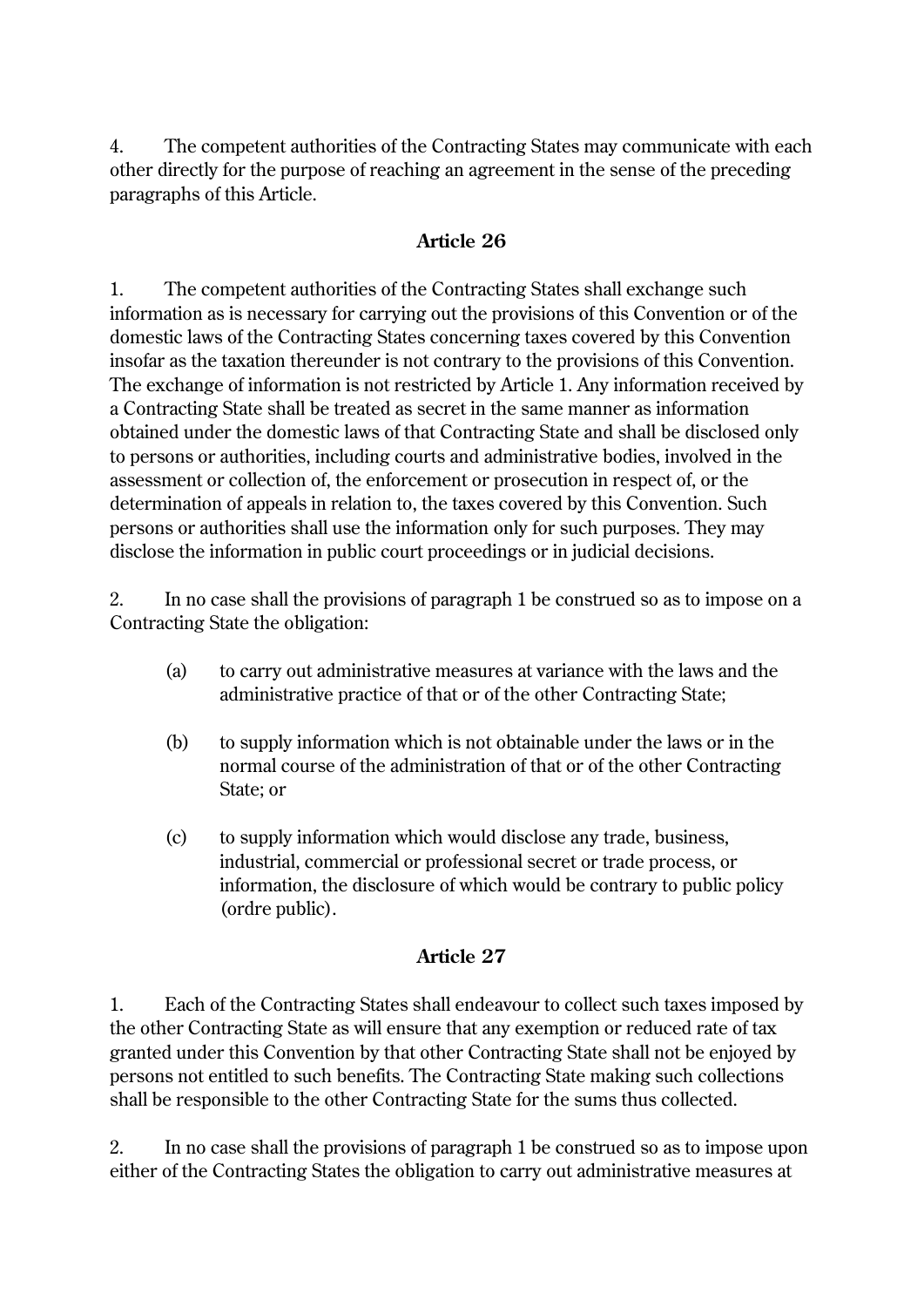variance with the regulations and practices of the Contracting State endeavouring to collect the tax or which would be contrary to the public policy (ordre public) of that Contracting State.

#### **Article 28**

Nothing in this Convention shall affect the fiscal privileges of diplomatic agents or consular officers under the general rules of international law or under the provisions of special agreements.

*The following paragraph 1 of Article 7 of the MLI applies and supersedes the provisions of this Convention:*

#### ARTICLE 7 OF THE MLI –PREVENTION OF TREATY ABUSE (Principal purposes test provision)

Notwithstanding any provisions of the Convention, a benefit under the Convention shall not be granted in respect of an item of income if it is reasonable to conclude, having regard to all relevant facts and circumstances, that obtaining that benefit was one of the principal purposes of any arrangement or transaction that resulted directly or indirectly in that benefit, unless it is established that granting that benefit in these circumstances would be in accordance with the object and purpose of the relevant provisions of the Convention.

## **Article 29**

1. This Convention shall be ratified and the instruments of ratification shall be exchanged at Tokyo as soon as possible.

2. This Convention shall enter into force on the thirtieth day after the date of the exchange of instruments of ratification and shall have effect as regards income for any taxable year beginning on or after the first day of January of the calendar year next following that in which this Convention enters into force.

3. The Convention between the Kingdom of Norway and Japan for the Avoidance of Double Taxation with respect to Taxes on Income signed at Oslo on May 11, 1967 shall terminate and cease to have effect in respect of income to which this Convention applies under the provisions of paragraph 2.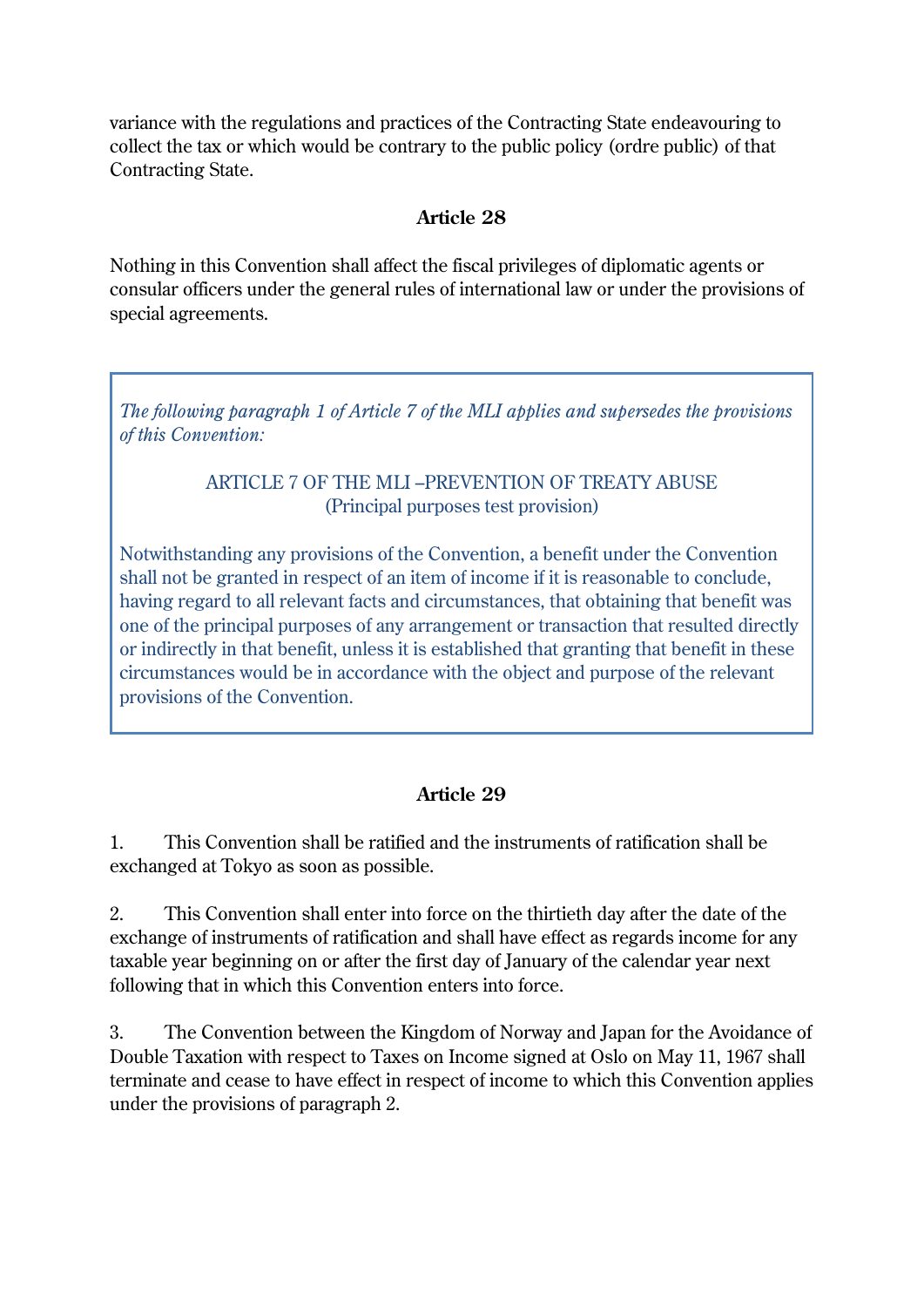#### **Article 30**

This Convention shall continue in effect indefinitely but either Contracting State may, on or before the thirtieth day of June of any calendar year beginning after the expiration of a period of five years from the date of its entry into force, give to the other Contracting State, through the diplomatic channel, written notice of termination and, in such event, this Convention shall cease to have effect as regards income for any taxable year beginning on or after the first day of January of the calendar year next following that in which the notice of termination is given.

IN WITNESS WHEREOF the undersigned, being duly authorized thereto by their respective Governments, have signed this Convention.

DONE in duplicate at Oslo on March 4, 1992 in the English language.

For the Government of the Kingdom of Norway Helge Vindenes (sign)

\_\_\_\_\_\_\_\_\_\_\_\_\_\_\_\_\_\_\_\_\_\_\_\_\_\_\_\_\_\_\_\_\_\_\_\_\_\_\_\_\_\_\_

For the Government of Japan Teruyuki Sawai (sign)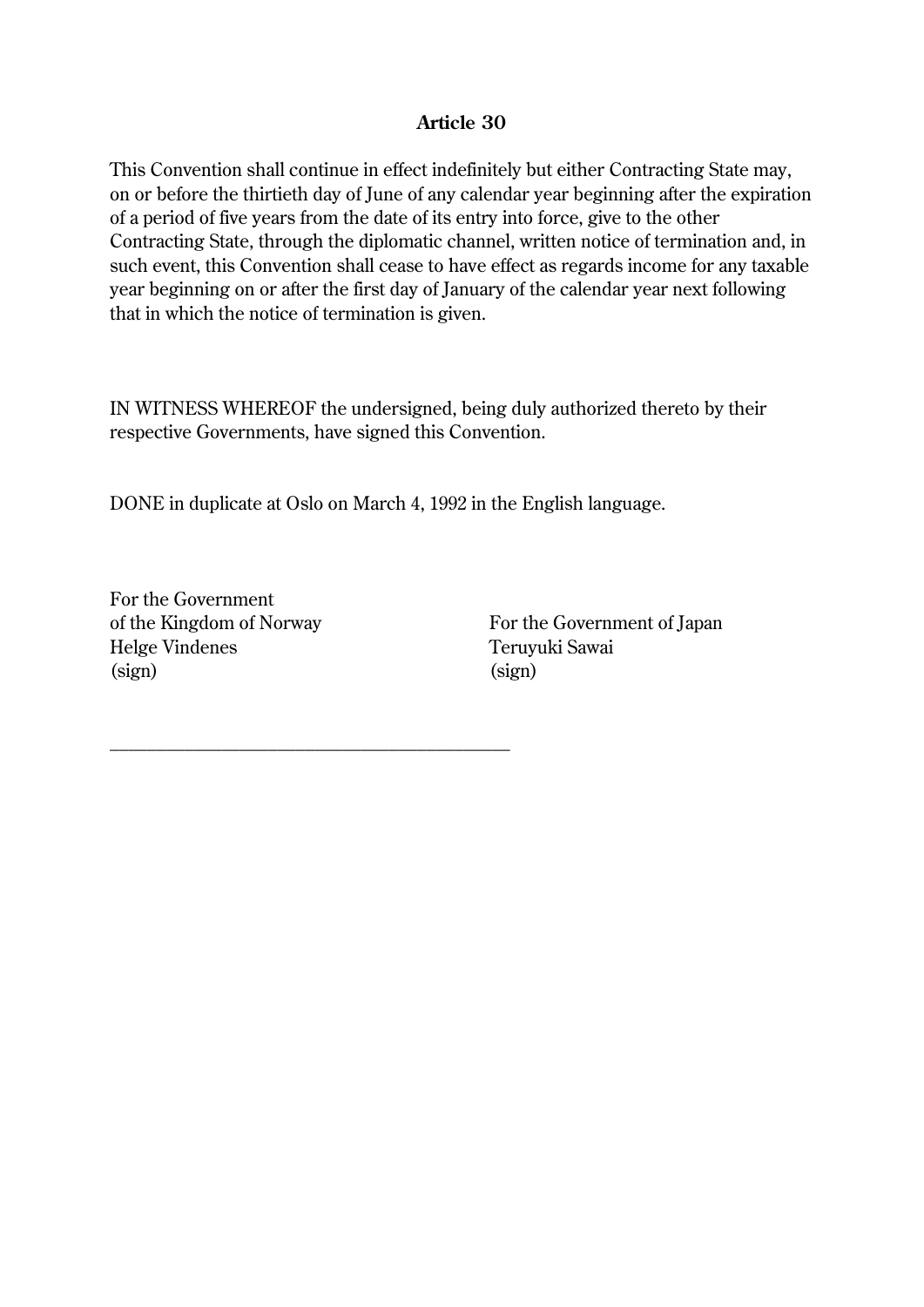#### **PROTOCOL**

At the signing of the Convention between the Kingdom of Norway and Japan for the Avoidance of Double Taxation and the Prevention of Fiscal Evasion with respect to Taxes on Income (hereinafter referred to as "the Convention"), the undersigned have agreed upon the following provisions which shall form an integral part of the Convention:

1. The provisions of Article 7 of the Convention shall apply to the payments of any kind received as a consideration for the use of, or the right to use, industrial, commercial or scientific equipment as well as receipt from a bare boat charter of ships or aircrafts.

2. With reference to Article 15 of the Convention, where a resident of Norway derives remuneration in respect of an employment exercised aboard an aircraft operated in international traffic by the joint Norwegian, Danish and Swedish air transport consortium Scandinavian Airlines System (SAS), such remuneration shall be taxable only in Norway.

IN WITNESS WHEREOF the undersigned, being duly authorized thereto by their respective Governments, have signed this Protocol.

DONE in duplicate at Oslo on March 4, 1992 in the English language.

For the Government of the Kingdom of Norway Helge Vindenes (sign)

\_\_\_\_\_\_\_\_\_\_\_\_\_\_\_\_\_\_\_\_\_\_\_\_\_\_\_\_\_\_\_\_\_\_\_\_\_\_\_\_\_\_\_

For the Government of Japan Teruyuki Sawai (sign)

Oslo, March 4, 1992 His Excellency Mr. Teruyuki Sawai Ambassador of Japan Oslo

Excellency,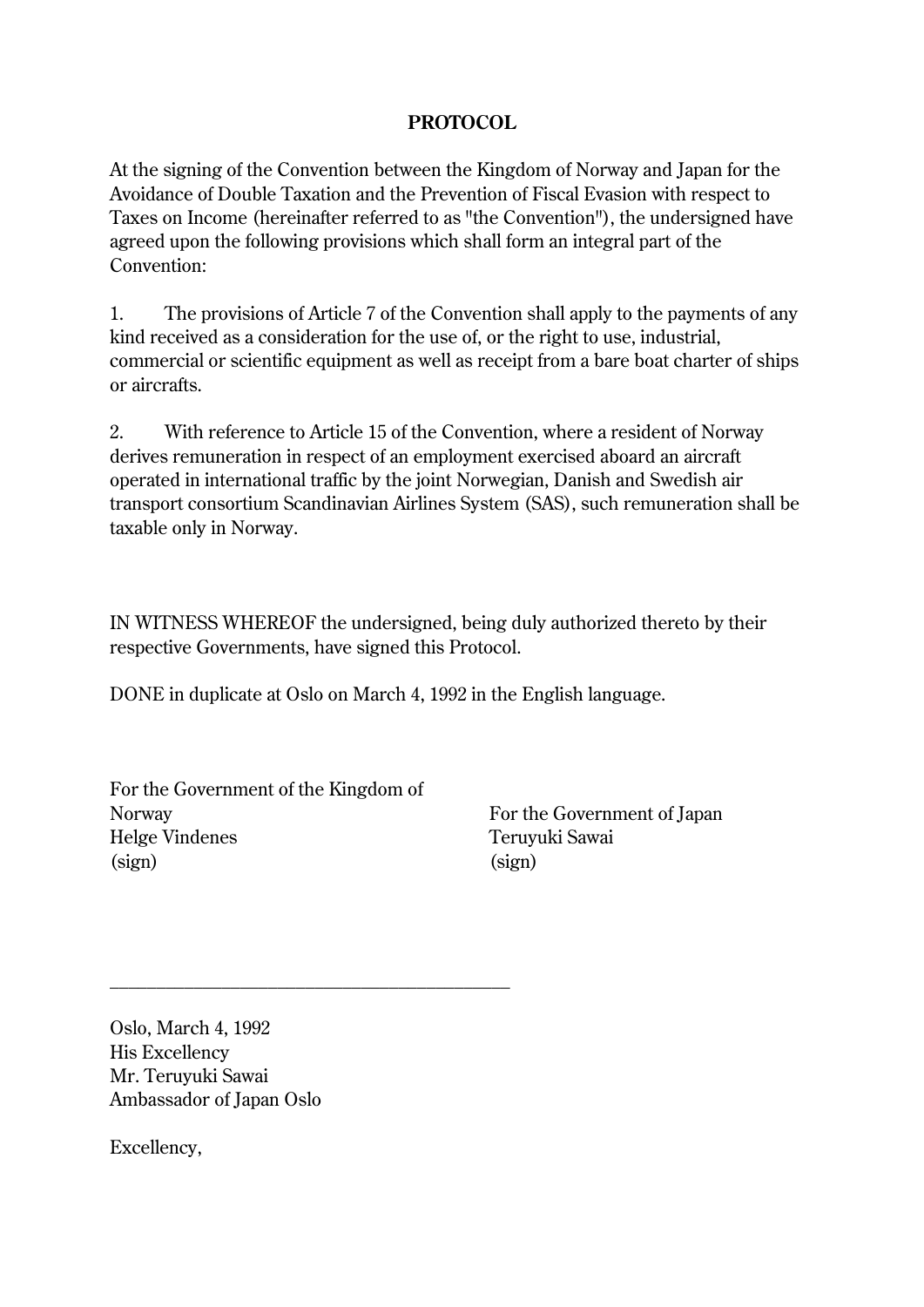I have the honour to refer to the Convention between the Kingdom of Norway and Japan for the Avoidance of Double Taxation and the Prevention of Fiscal Evasion with respect to Taxes on Income which was signed today, and to inform Your Excellency of the following understanding of the Royal Norwegian Government:

1. With reference to the joint Norwegian, Danish and Swedish air transport consortium Scandinavian Airlines Systems (SAS);

The provisions of Article 8 and paragraph 3 of Article 13 shall be applied to profits derived from the operation of aircraft or gains derived from the alienation of aircraft by that consortium, but only to so much of the profits or gains so derived as is allocable to Det Norske Luftfartsselskap A/S (DNL), the Norwegian partner of the consortium in proportion to its share in that consortium.

2. With reference to Article 13;

It is confirmed that the provisions of paragraph 5 of the Article shall apply to gains derived by a resident of a Contracting State and arising in the other Contracting State from the alienation of shares including those deriving all or the greater part of their value directly or indirectly from any right relating to assets to be produced by the exploration or exploitation of natural resources situated in the sea-bed and subsoil of that other Contracting State.

3. With reference to Article 16;

\_\_\_\_\_\_\_\_\_\_\_\_\_\_\_\_\_\_\_\_\_\_\_\_\_\_\_\_\_\_\_\_\_\_\_\_\_\_\_\_\_\_\_

The term "member of the board of directors of a company" includes, in the case of Norway, a member of the "representantskap" or the "bedriftsforsamling".

I should be appreciative if Your Excellency would confirm on behalf of Your Excellency's Government that this is also the understanding of the Government of Japan.

I avail myself of this opportunity to renew to Your Excellency, the assurance of my highest consideration.

Helge Vindenes (sign)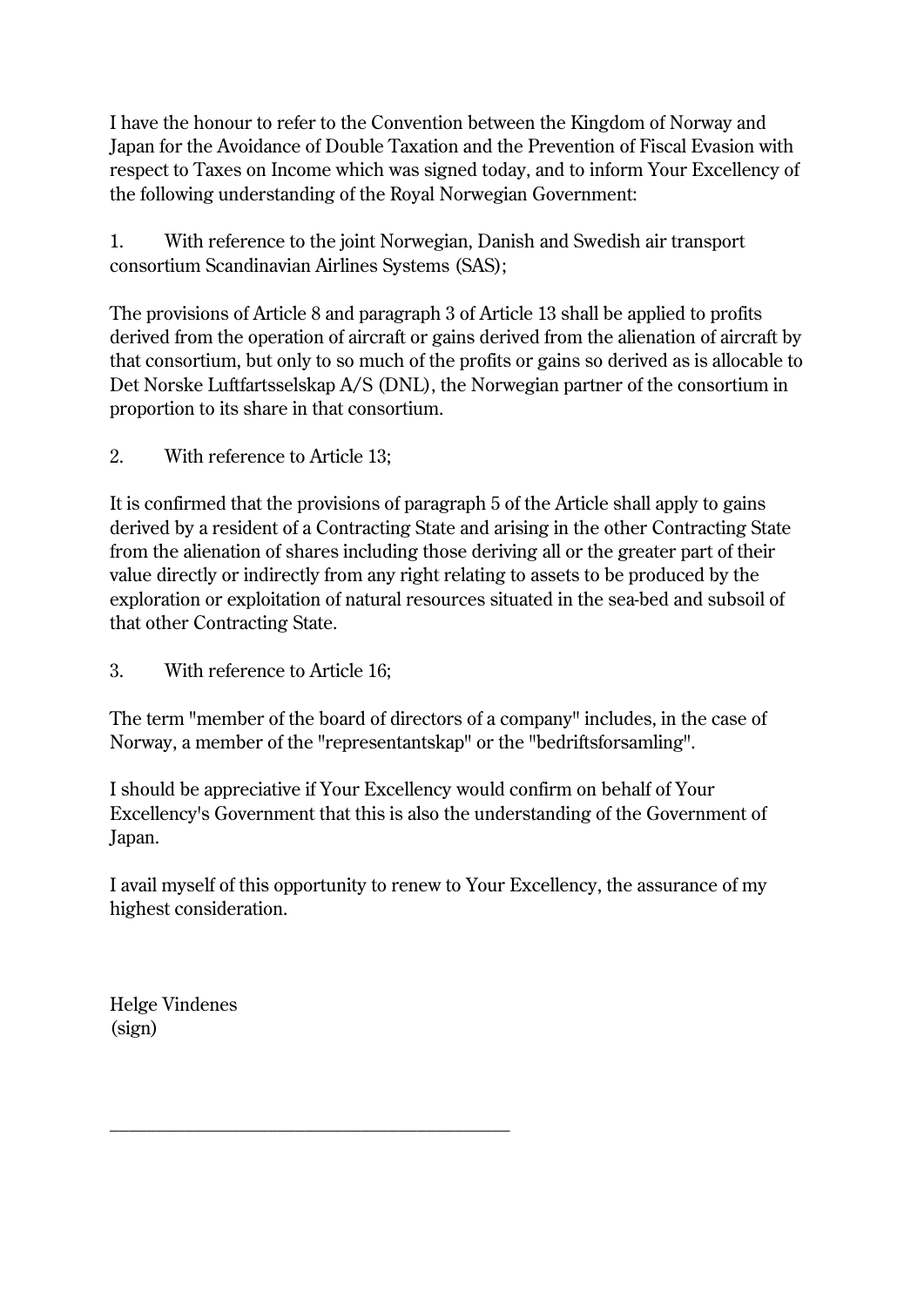Oslo, March 4, 1992 His Excellency Mr. Helge Vindenes Secretary General Ministry of Foreign Affairs of the Kingdom of Norway

Excellency,

I have the honour to acknowledge the receipt of Your Excellency's Note of today's date which reads as follows:

" I have the honour to refer to the Convention between the Kingdom of Norway and Japan for the Avoidance of Double Taxation and the Prevention of Fiscal Evasion with respect to Taxes on Income which was signed today, and to inform Your Excellency of the following understanding of the Royal Norwegian Government:

1. With reference to the joint Norwegian, Danish and Swedish air transport consortium Scandinavian Airlines Systems (SAS);

The provisions of Article 8 and paragraph 3 of Article 13 shall be applied to profits derived from the operation of aircraft or gains derived from the alienation of aircraft by that consortium, but only to so much of the profits or gains so derived as is allocable to Det Norske Luftfartsselskap A/S (DNL), the Norwegian partner of the consortium in proportion to its share in that consortium.

2. With reference to Article 13;

It is confirmed that the provisions of paragraph 5 of the Article shall apply to gains derived by a resident of a Contracting State and arising in the other Contracting State from the alienation of shares including those deriving all or the greater part of their value directly or indirectly from any right relating to assets to be produced by the exploration or exploitation of natural resources situated in the sea-bed and subsoil of that other Contracting State.

3. With reference to Article 16;

The term "member of the board of directors of a company" includes, in the case of Norway, a member of the "representantskap" or the "bedriftsforsamling".

I should be appreciative if Your Excellency would confirm on behalf of Your Excellency's Government that this is also the understanding of the Government of Japan.